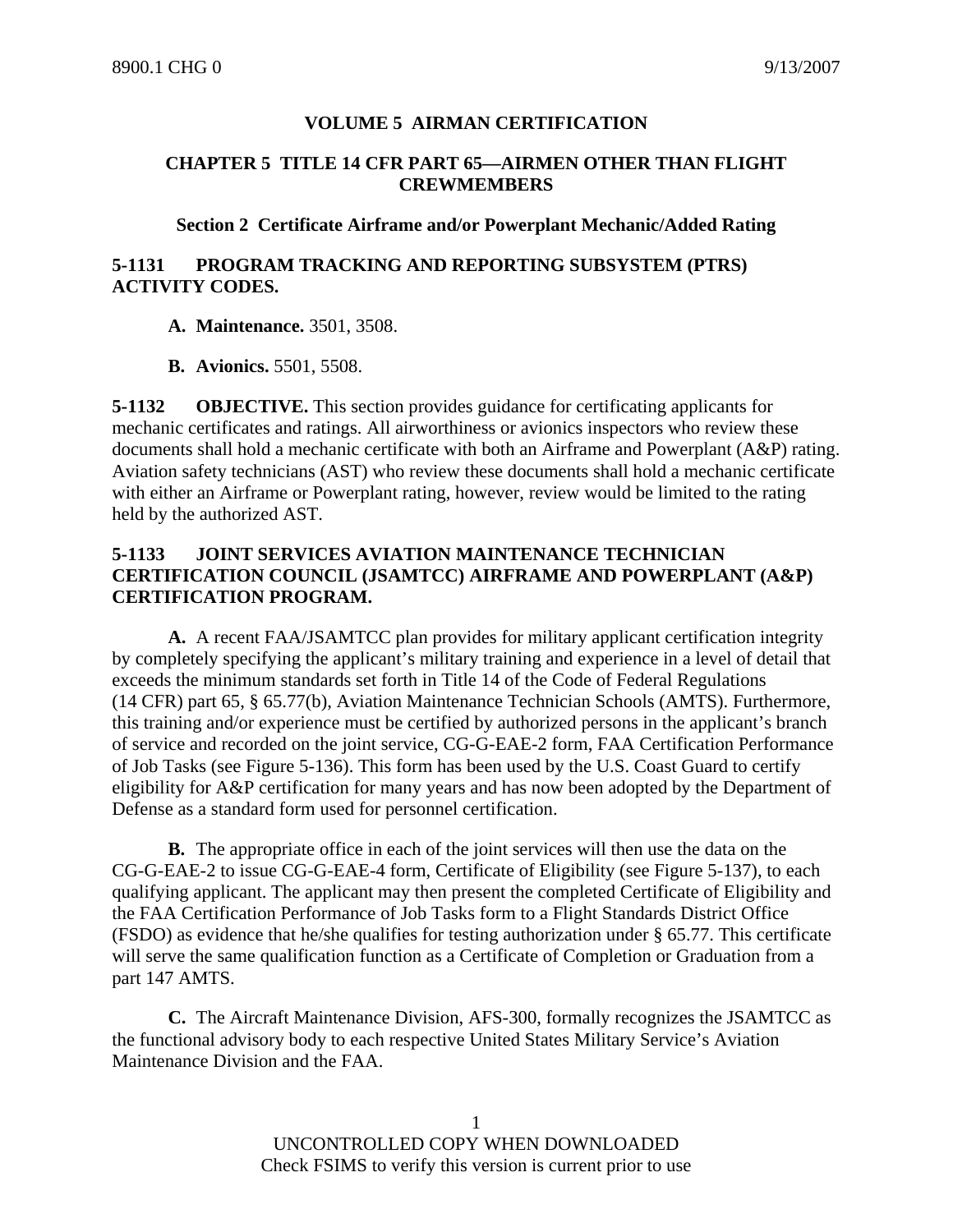1) The military services and JSAMTCC remain primarily responsible for the integrity of the program within the referenced JSAMTCC Policy and Procedures Manual (PPM).

2) The JSAMTCC developed the PPM in cooperation with AFS-300 to ensure the contained procedures are well defined and adhered to by all branches of service.

3) Changes to the JSAMTCC PPM are subject to acceptance by the Manager, AFS-300, and oversight of the program shall be maintained at that level.

4) AFS-300 has assigned a program manager to act as FAA liaison to the JSAMTCC and coordinate oversight and review any changes to the program.

NOTE: Military applicants that have not completed the JSAMTCC program may still be evaluated for authorization to take the mechanic knowledge test based on documented experience and MOS or AFSC codes, as authorized in § 65.77

**5-1134 ELIGIBILITY REQUIREMENTS.** Applicants for a mechanic certificate must meet the requirements of 14 CFR part 65, subparts A and D. (For the certification of foreign applicants physically located outside the United States as per § 65.3, see volume 5, chapter 5, section 3, Certificate Foreign Applicants Located Outside the United States for Part 65 Mechanic Certificates/Ratings)

**A.** All applicants must be at least 18 years of age. An applicant under 18 may take the tests, but no mechanic certificate will be issued until the applicant's 18th birthday.

**B.** All applicants must be able to read, write, speak, and understand English. See the current version of Advisory Circular (AC) 60-28, English Language Skill Standards Required by 14 CFR parts 61, 63, and 65, which states for all certification testing, the applicant will be required to read a section of a technical manual, and then write and explain their interpretation of the reading. (An appropriate technical manual in this sense means an airplane flight manual, maintenance manual, or other publication as appropriate for the certificate or rating sought.)

**C.** Once the tests have begun, applicants must pass all the required tests within a 24-month period.

**5-1135 EXPERIENCE REQUIREMENTS.** Section 65.77 requires the applicant to have documented practical experience in maintaining airframes and/or powerplants. At least 18 months of practical experience is required for the appropriate rating requested. For a certificate with both ratings, the requirement is for at least 30 months experience concurrently performing the duties appropriate to both ratings. If the 30 months concurrently performing the duties appropriate to both ratings has not been met, then calculate each rating separately using the 18-month requirement for each.

**A.** The practical experience must provide the applicant with basic knowledge of and skills with the procedures, practices, materials, tools, machine tools, and equipment used in aircraft construction, alteration, maintenance, and inspection.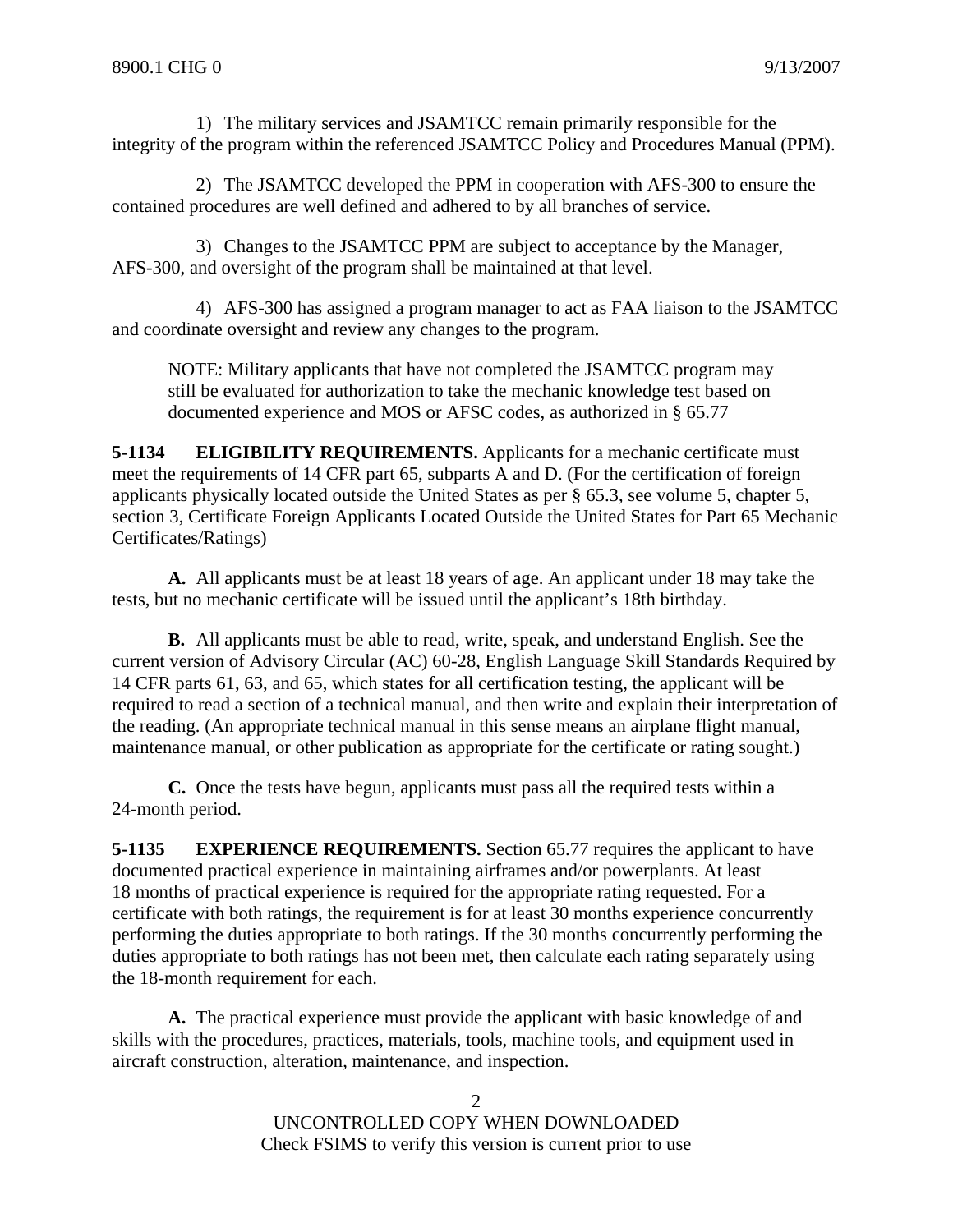**B.** With exception to the JSAMTCC A&P certification program experience gained from the military, work as an airframe or powerplant mechanic or work on an experimental amateur-built aircraft will be evaluated on its own merits to determine whether it fulfills the experience requirements. When evaluating military experience, aviation safety inspector's (ASI) and ASTs are not to accept Military Occupational Specialty (MOS) or Air Force Specialty Codes (AFSC) "carte blanche" as qualifications to accepting experience of § 65.77. Even though the MOS suggest authorization for either the airframe, powerplant, or both the A&P certificates, the inspector will only endorse FAA Form 8610-2, Airman Certificate and/or Rating Application, after ensuring, by a thorough interview and detailed review of records, that the person qualifies under § 65.77.

**C.** An applicant is not expected to be highly proficient in overhauls, major repairs, or major alterations in the minimum 18 months experience.

**D.** Powerplant tests will include questions and projects on propellers that must be completed successfully regardless of the applicant's experience.

**E.** In evaluating documented part-time practical aviation mechanic experience, an equivalent of 18 months (or 30 months) based on a standard 40-hour workweek is acceptable. The months need not be consecutive. A standard workweek has 8 hours per day for 5 days per week, thus totaling 40 hours per week and approximately 160 hours per month.

**F.** For foreign applicants located in the United States, all of the requirements for a citizen of the United States apply. This includes applicants who come to the United States just to take the mechanic test. For those located outside the United States, refer to Volume 5, Chapter 5, section 3. The following are types of documents that will be acceptable to establish the required record of time and experience:

1) A detailed original statement from a foreign airworthiness authority of the country in which the experience was gained.

2) A detailed statement from an advisor of the ICAO that will validate the applicant's experience.

3) If the foreign civil authority refuses to provide this information, the inspector will take appropriate action to determine that the experience is valid.

NOTE: Appropriate action is whatever the inspector deems appropriate to determine that the experience is valid, i.e., review supporting documentation presented to satisfy authorization, without expending an excessive amount of time or resources on behalf of the applicant.

4) Foreign military experience is considered acceptable experience towards authorization to take the knowledge test based on the context of § 65.77. The applicant must present verifiable documentation from the foreign military or government substantiating the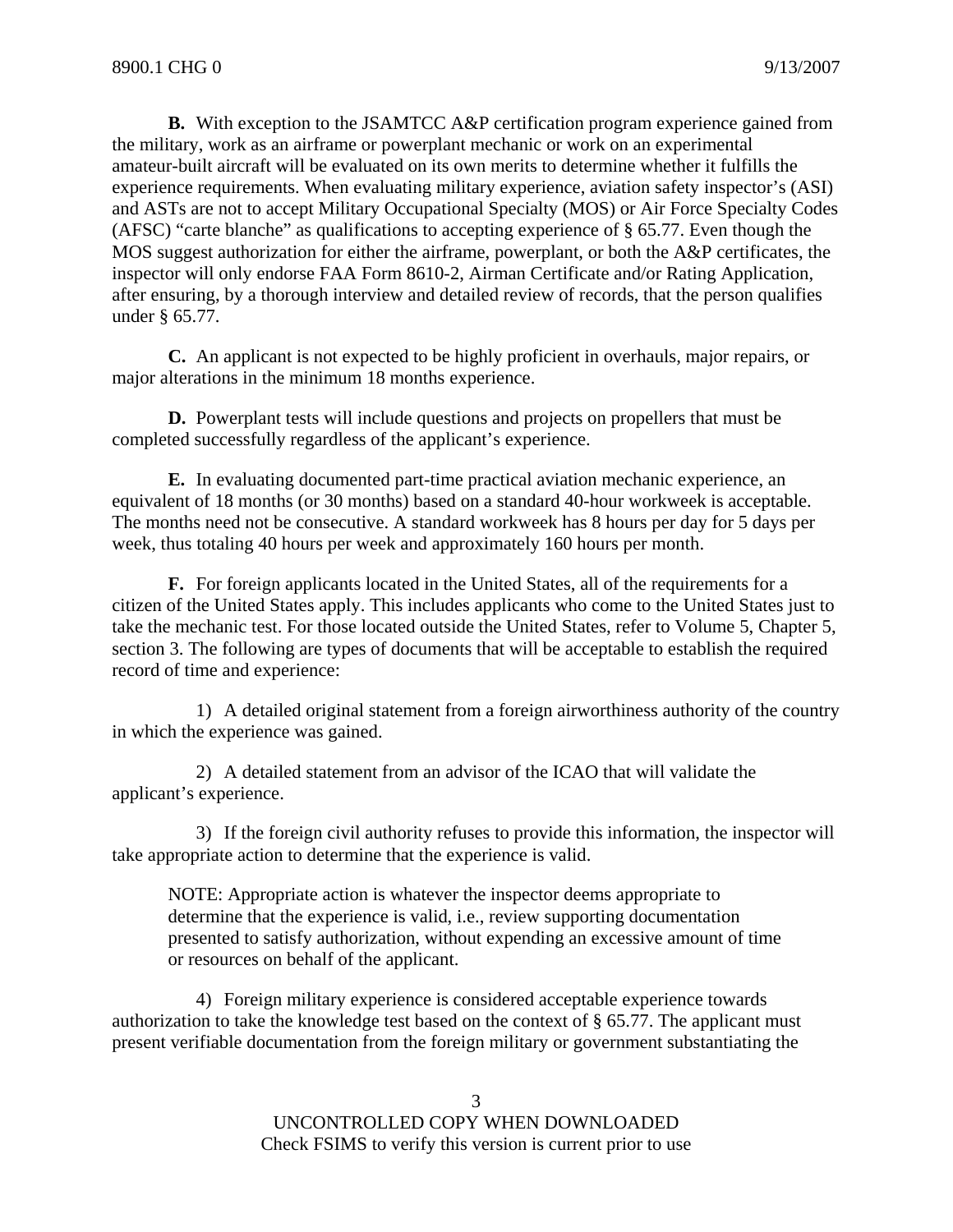military work experience. Review the current version of AC 65-11, Airframe and Power Plant Mechanics Certification Information, for guidance.

NOTE: If the applicant shows only foreign military work experience on aircraft that are not manufactured to U.S. standards, that is not an issue; the experience still has to meet the requirements of § 65.77.

**G.** Applicants who have not graduated from an FAA-approved AMTS or JSAMTCC A&P certification program must present documents from an employer, co-worker, or other sources satisfactory to the Administrator to establish the required record of time and experience.

1) Applicants will document a proportionate amount of experience directly applicable to the certificate and ratings sought. The applicant must have verifiable experience in 50 percent of the subject areas listed for the rating sought (see 14 CFR part 147, appendices B, C, and D) in order to be eligible.

2) The FAA inspector must evaluate the documents submitted to determine the applicants' eligibility for a test authorization.

3) There is no expiration for this eligibility.

**H.** Applicants who have not graduated from an FAA-approved AMTS or JSAMTCC A&P certification program and are applying based on military experience must prove that their military aviation experience, gained in 50 percent of subject areas, meets the requirements of part 147.

1) To help speed the review process, the applicant may supply the following documentation to the FAA:

a) A positive form of picture identification, such as a driver's license, passport, or military I.D.

b) A properly completed Form DD-214, which lists the total time in service and the MOS codes the applicant was assigned (for current MOS codes, see Figure 5-135).

c) A letter from the applicant's executive officer, maintenance officer, or classification officer that certifies the applicant's length of military service, the amount of time the applicant worked in each MOS, the make and model of aircraft and/or engine on which the applicant acquired the practical experience, and where the experience was obtained.

d) Training records showing the type of aviation schools the applicant attended and/or a record of on-the-job training. Active duty Air Force, selective guard, and reserve are eligible for a transcript.

2) Time spent in training or in a MOS for supervision and/or inspection will not be counted toward the 18 or 30 months of practical experience required in § 65.77. Only actual hands-on experience is acceptable.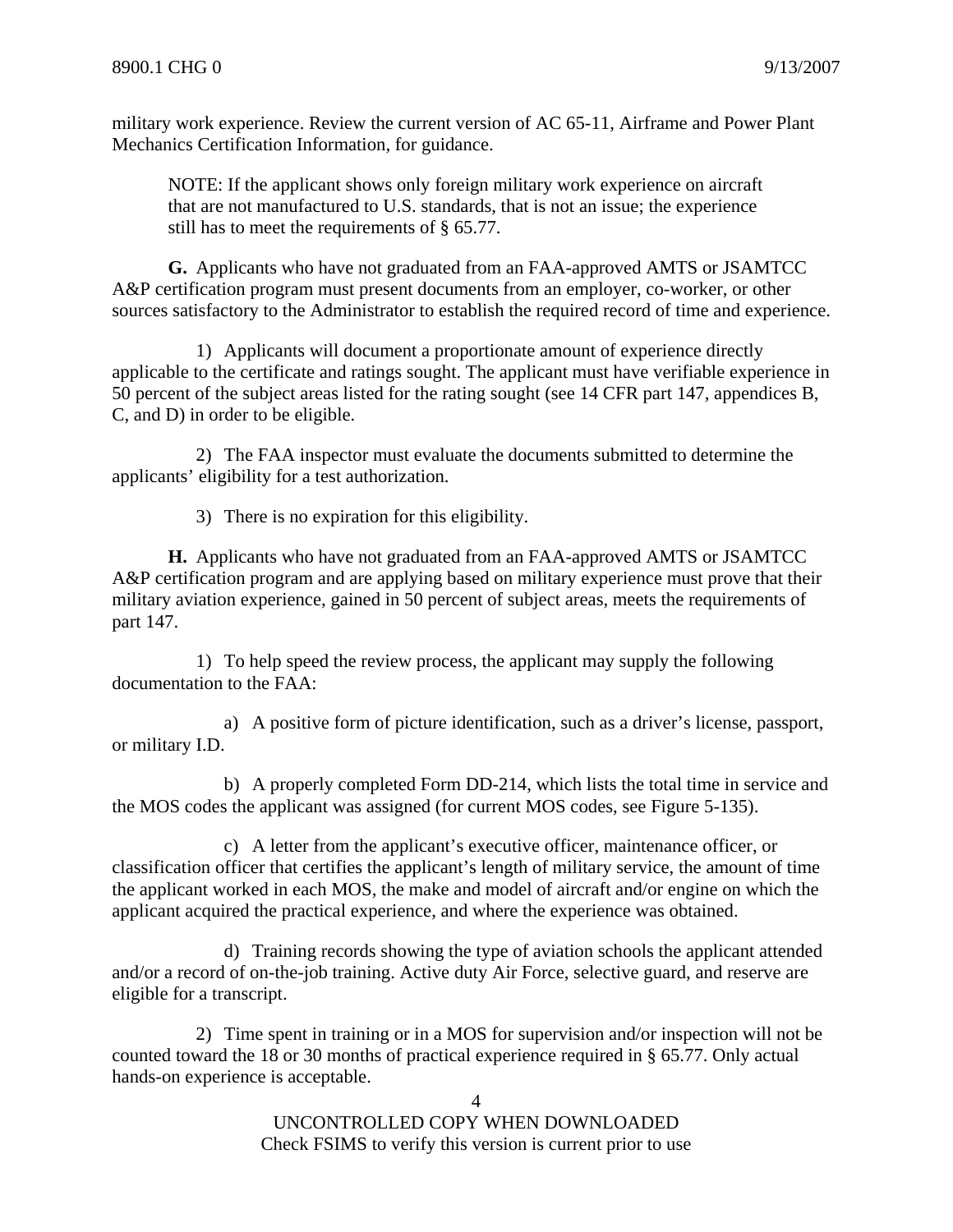3) The JSAMTCC A&P certification program permits military applicants to be granted authorization to take the Airframe and Powerplant (A&P) Knowledge Test upon presentation of a military Certificate of Eligibility (see Figure 5-137), and a Certification Performance of Job Tasks form (see Figure 5-136).

4) As required by the JSAMTCC A&P certification program process, military technicians will be provided with an individualized FAA Certification Performance of Job Tasks by their branch of service. Upon the completion of the program and validation of all signed tasks, an official Certificate of Eligibility will be issued by the participant's respective branch of service along with a signed copy of the FAA Certification Performance of Job Tasks.

5) Sample copies of the FAA Certification and Performance of Job Task and the Certificate of Eligibility are located in Figures 5-136 and 5-137, respectively. On the certificate, the seal affixed in the lower right corner is gold in color and carries a raised embossed stamp from the applicant's training organization.

6) The military experience must be directly applicable to the certificate and ratings sought.

7) There is no expiration for this eligibility.

8) Applicants must be advised that the authorization to test is only valid for testing by designated mechanic examiners (DME) who exercise privileges within the geographic area served by the FSDO where the authorization is granted. Should the applicant wish to test with a DME in another district, additional FAA approval will be required. The DME must gain permission from their FSDO/international field office by any written means to conduct a test for an applicant authorized in block 5 from an inspector from another geographical location.

**5-1136 ORAL AND PRACTICAL SKILL TEST PREREQUISITES.** Applicants for a mechanic certificate and/or added rating(s) must meet the applicable knowledge and skill test requirements of part 65, § 65.79.

**A.** Applicants for the oral and practical tests must present a valid airman test report (with raised, embossed seal) from a computer test center to show proof of successful completion of all sections of the knowledge test. Part 65, § 65.71 (a)(3) and (b) require that all of the prescribed tests, which include the knowledge, oral, and practical skill tests, be passed within a 24-month period.

1) Graduates of an approved part 147 AMTS must complete two (2) originals of FAA Form 8610-2 when applying for oral and practical tests.

2) Individuals applying based on civilian or military experience must present two (2) originals of FAA Form 8610-2, Airman Certificate and/or Rating Application, at the district office. Sections I, II, and III must be completed. Section IV must be signed and dated by the applicant. Section V must be signed and dated by an airworthiness aviation safety inspector (ASI) who holds a mechanic certificate with an A&P.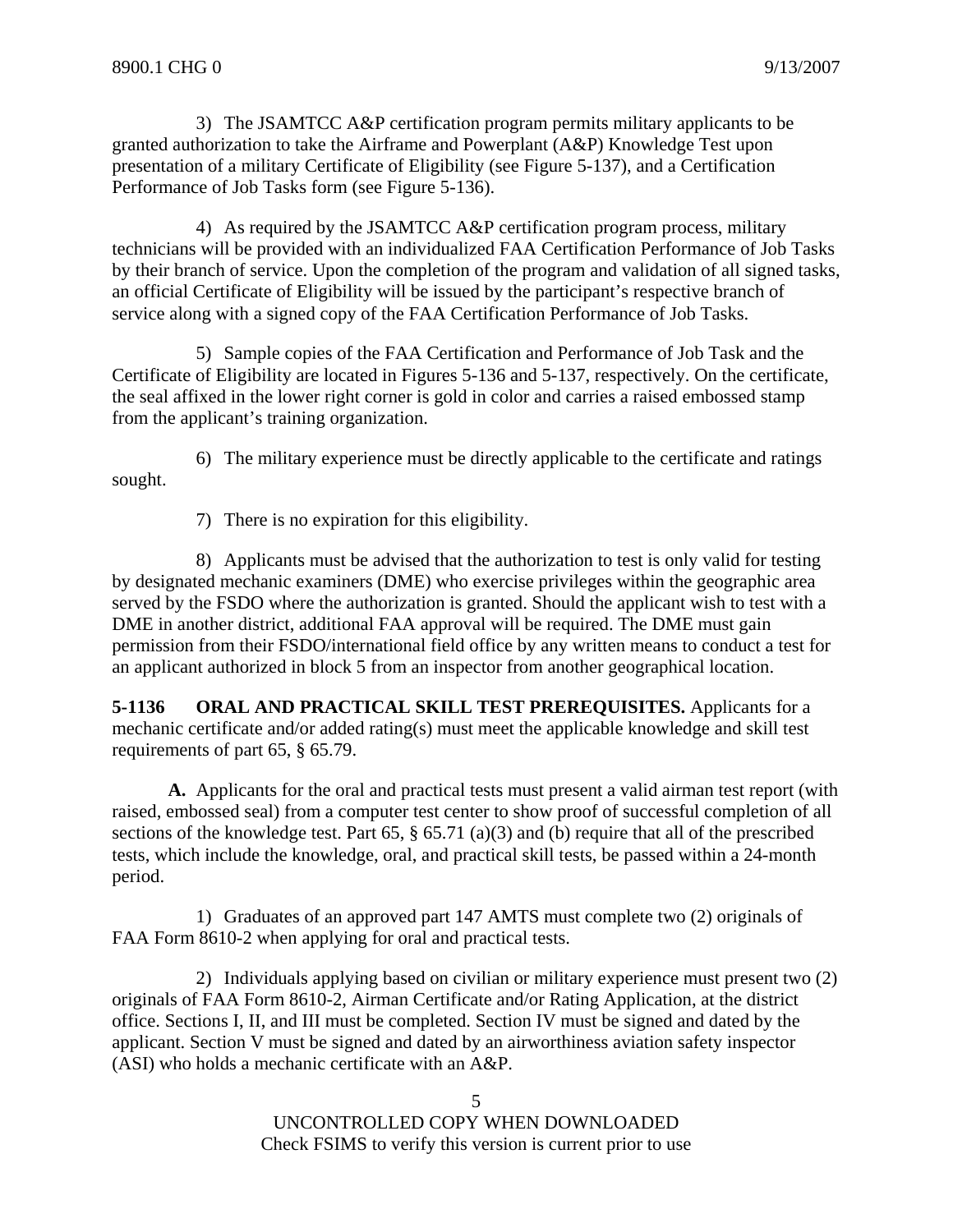**B.** Per part 65, § 65.80, when an AMTS student certificated under part 147 shows an FAA inspector that he/she has made satisfactory progress at the school and is prepared to take the oral and practical tests prescribed by § 65.79, that student may take those tests during the final subjects of his/her training.

1) The AMTS must show that a student is in the final phase of training, has made satisfactory progress, and is prepared for the test. The authorized school official will complete section II E (1) and (2) of FAA Form 8610-2 before the oral and practical tests are administered. The reviewing ASI in the district office will fill out section II  $F(1)$  through (4), ensuring that the expiration date is not later than the anticipated graduation date as shown in section II D (4).

2) In completing FAA Form 8610-2, the student will show the school's name and location, school certificate number, the student's curriculum, and the expected graduation date.

3) After completion of the FAA Form 8610-2, ensure that the "Remarks" section on the reverse side of the application indicates the airman's identification, i.e. driver's license number and expiration date. Verify that the DME has completed the "Results of Oral and Practical Tests" and the "Designated Examiner's Report" portions, accordingly. Verify that the "FAA Inspector's Report" has been completed in its entirety to include approval date, signature, and the FAA district office number.

NOTE: Applications made under § 65.80, "hold for age," and disapproved applications are required to be reviewed by the district office. These applications must have the "FAA Inspector's Report" portion completed.

#### **5-1137 ORAL AND PRACTICAL SKILL TEST ADMINISTRATION.**

**A.** FAA Order 8610.4, Aviation Mechanic Examiner Handbook, provides standardized procedures for conducting and processing mechanic oral and practical tests. Inspectors and examiners conducting the tests must use this handbook to ensure a satisfactory standard of competency by applicants for mechanic certificates.

**B.** The only acceptable evidence of having passed a required oral or practical test is FAA Form 8610-2. In the "Results of Oral and Practical Tests" portion on the reverse side, the form must indicate either that the applicant has passed, with an expiration date, or that the applicant has failed, listing the questions and/or projects failed.

**C.** An applicant for a retest must first present a valid airman test report (with raised, embossed seal) from a computer test center, two (2) newly completed FAA Forms 8610-2, and the failed FAA Form 8610-2. If less than 30 days have passed since the last test, the applicant must present a letter from an appropriate source indicating additional instruction received in each subject previously failed. The letter of additional instruction should mention the minimum requirements for the person providing the training. That person must hold an airman certificate with at least the rating the applicant is testing for. The retest must cover all subject areas in the failed, incomplete, or expired section. However, applicants who apply for retest within 60 days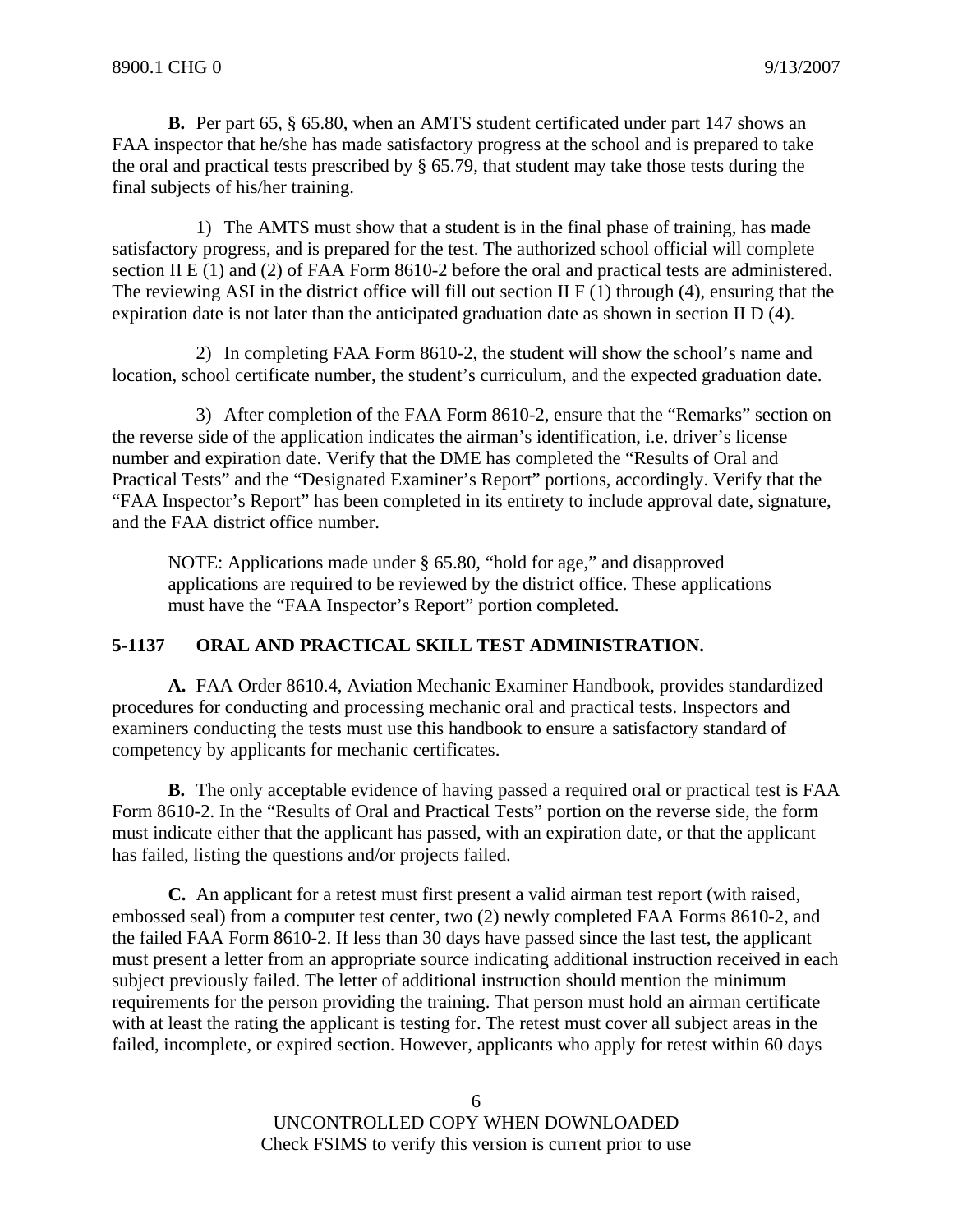to the same DME who gave the failed test may, at the option of the DME, be tested only in the subject areas failed, not completed, or that have expired.

**D.** Applicants for additional rating(s) who have passed the General section of the test need not retake the General section. Proof that the General section has been passed may be in the form of a current mechanic certificate or FAA Form 8610-2 indicating that section had previously been passed.

## **5-1138 CHANGE OF ADDRESS/NAME/GENDER/NATIONALITY/DATE OF BIRTH.**

NOTE: For changes to the name, gender, nationality and birth date on an airman certificate, FAA Form 8610-2 must be used. On the form, Section I; section II; the "FAA Inspector's Report" portion (with the "approved" box marked, and date, signature, and FAA district office number included); and the method of ID shown in the "Remarks" section on the reverse side of the application, must be completed. The date the inspector signed the "Inspector's Report" will be the same date shown on the temporary certificate.

**A. Change of Address.** The holder of an airman certificate issued under part 65 must notify the FAA in writing within 30 days after any change in permanent mailing address. The change of address may be submitted by using AC Form 8060-55, Change of Address, by letter or through the online services on the Airmen Certification Branch website. Ensure a map or directions are furnished if a personal mailbox, post office box or rural route is used.

**B. Change of Name.** The application for change of name on a certificate must be made in person at a FSDO.

1) The application is made by completing FAA Form 8610-2 as specified in the note under paragraph 5-1138. The application package should be accompanied by appropriate documents verifying the change, such as court order stating name or gender change, copy of marriage license, divorce decree, birth certificate, or other state-approved document upholding the name change. Each document must conform to the laws of the state of residence.

2) The applicant's current certificate should accompany the application. The applicant will be issued a temporary certificate to use while awaiting the changes.

**C. Change of Gender.** Application for a change of gender on a certificate must be made in person at a FSDO.

1) Application is made by completing FAA Form 8610-2 as specified in the note under paragraph 5-1138. The application package should include a court order issued by a court of the United States or its territories stating that the applicant has changed his/her gender, or a statement from a physician or clinical psychologist treating the applicant that contains:

a) Identification of the applicant by name and address, or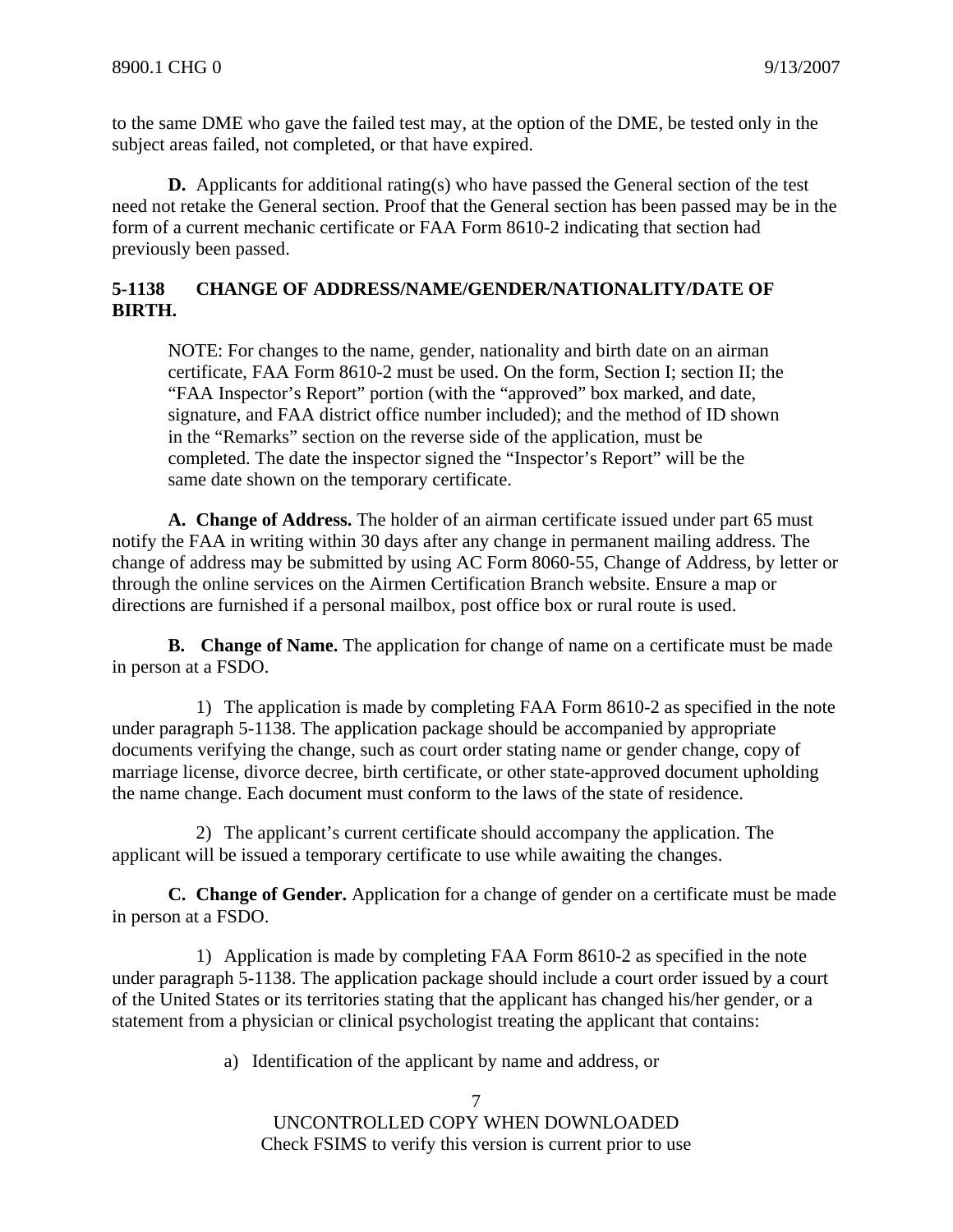b) Verification that the applicant is undergoing treatment that has altered or will alter the applicant's gender.

2) The applicant's current certificate should accompany the application. The applicant will be issued a temporary certificate to use while awaiting the changes.

**D. Change of Nationality.** Application for a change of nationality on a certificate must be made in person at a FSDO.

1) Application is made by completing FAA Form 8610-2 as stated in the note under paragraph 5-1138. The application package should include the name and location of the court, the date of naturalization, and the docket number. Under no circumstances should the Naturalization papers be copied. In the case of a new rating, a new application is required.

2) The applicant's current certificate should accompany the application. The applicant will be issued a temporary certificate to use while awaiting the changes.

**E. Change Date of Birth.** Application for a change of birth must be made in person at a FSDO.

1) Application is made by completing FAA Form 8610-2 as specified in the note under paragraph 5-1138. The application package should include appropriate documents verifying the change, such as a birth certificate or other legal document that verifies the date of birth change.

2) The applicant's current certificate should accompany the application. The applicant will be issued a temporary certificate to use while awaiting the changes.

**F. Replacement of Certificate.** An application for a replacement certificate must be in the form of a letter to the Department of Transportation, Federal Aviation Administration, Airman Certification Branch, P.O. Box 25802, Oklahoma City, Oklahoma 73125. The letter must be signed, dated, and:

1) Contain the name in which the certificate was issued, the permanent mailing address (including zip code), social security number (if any), date and place of birth of the certificate holder, and any available information regarding the grade, number, and date of issue of the certificate and the ratings on it; and

2) Be accompanied by a check or money order made payable to the FAA. The fee for a replacement airman certificate is \$2.00 for each certificate being reissued.

NOTE: Aeronautical Circular (AC) Form 8060-55, AC Form 8060-56, Application for Replacement of Lost of Destroyed Airman Certificate(s) as well as an Application for Replacement of Lost or Destroyed Knowledge Test Reports(s), and other certification resources including Airmen Certification's Online Services are available at

http://www.faa.gov/licenses\_certificates/airmen\_certification.

<sup>8</sup>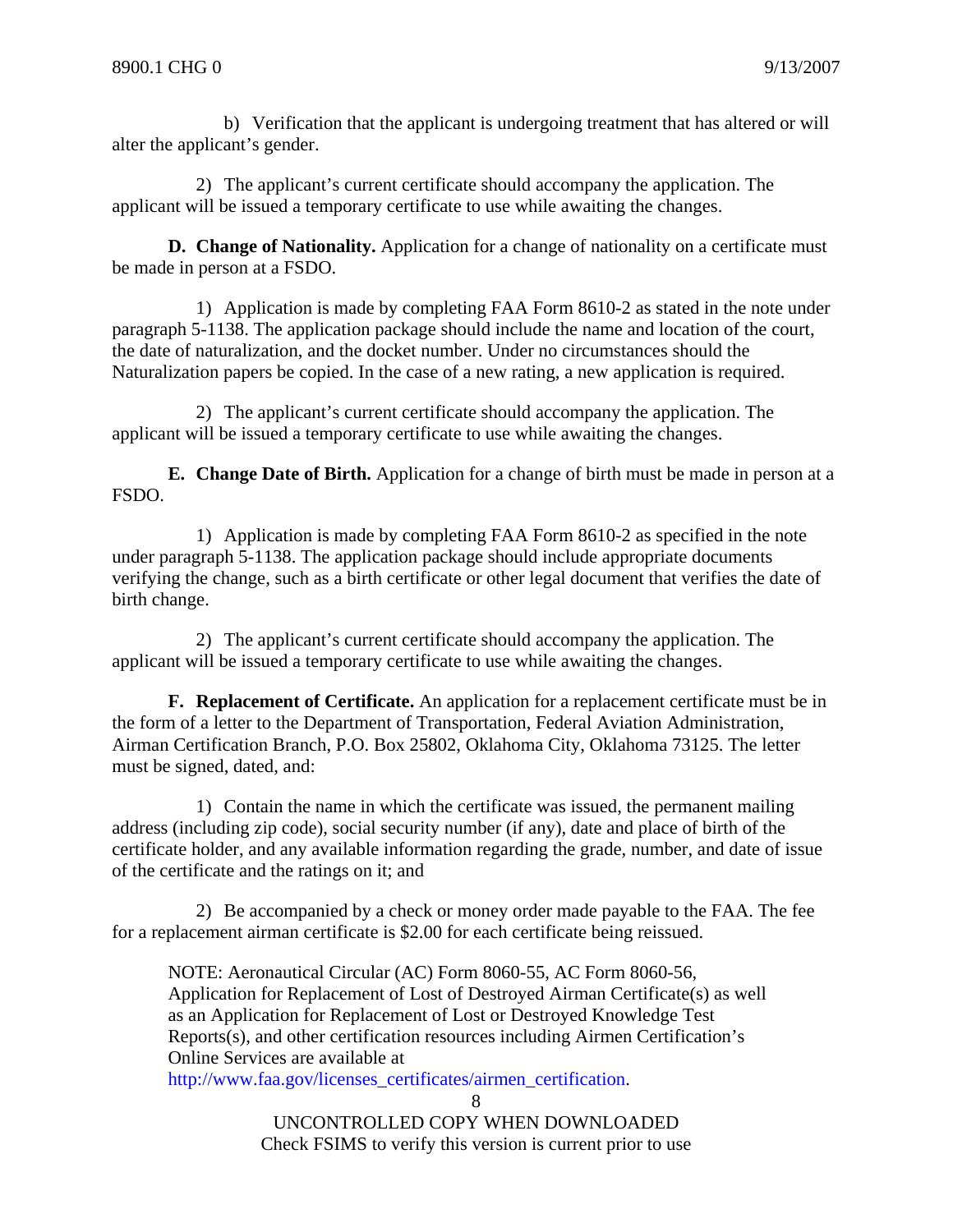#### **5-1139 FALSIFICATION, FRAUDULENT REPRODUCTION, OR ALTERATION OF**

**DOCUMENTS.** Persons who falsify, fraudulently reproduce, or alter certificates or other documents required to support the issuance of a certificate are subject to suspension or revocation of any airman or ground instructor certificate held by that person. Applicants should also be reminded that Title 18 of the United States Code (18 U.S.C.) § 1001 applies, which states that whoever, in any matter within the jurisdiction of any department or agency of the United States, knowingly and willfully falsifies, conceals, or covers up by any trick, scheme, or devise a material fact, or makes any false, fictitious, or fraudulent statements or representations, or makes or uses any false writing or document knowing the same to contain false, fictitious, or fraudulent statements or entries, shall be fined under 18 U.S.C. or imprisoned, or both.

## **5-1140 INELIGIBLE APPLICANTS.**

**A.** An airman whose mechanic certificate is suspended or revoked may not apply for another rating during the period of suspension/revocation. The inspector must review the suspension/revocation order, which will specify any unique terms regarding its duration. An airman whose mechanic certificate is revoked may not reapply for that certificate for a period of up to one year after the date of revocation. The inspector must review the revocation order if that applicant attempts to apply before one year has expired.

**B.** Part 65, § 65.12(a) and (b) are grounds for denial of application of a certificate to any person convicted of a drug-related offense within the previous 12 months.

NOTE: Although § 65.12 is titled Offenses Involving Alcohol or Drugs, General Counsel has determined that § 65.12 does not cover alcohol-related convictions.

NOTE: A conviction that is under legal appeal is not considered a final conviction.

**5-1141 COMPETENCY EXAMINATIONS/ REEXAMINATIONS.** Title 49 of the United States Code (49 U.S.C.), § 44709 (formerly Section 609 of the Federal Aviation Act of 1958) provides for reexamination.

**A.** An airman demonstrating questionable competency while exercising the privileges of the certificate and ratings may be reexamined.

1) Inspectors must consider airman competency as a factor in the following:

- Complaint investigations
- Surveillance
- Unairworthy aircraft notice issuance
- Incident investigations
- Accident investigations
- Enforcement investigations
- Hearings, both formal and informal

9

UNCONTROLLED COPY WHEN DOWNLOADED

Check FSIMS to verify this version is current prior to use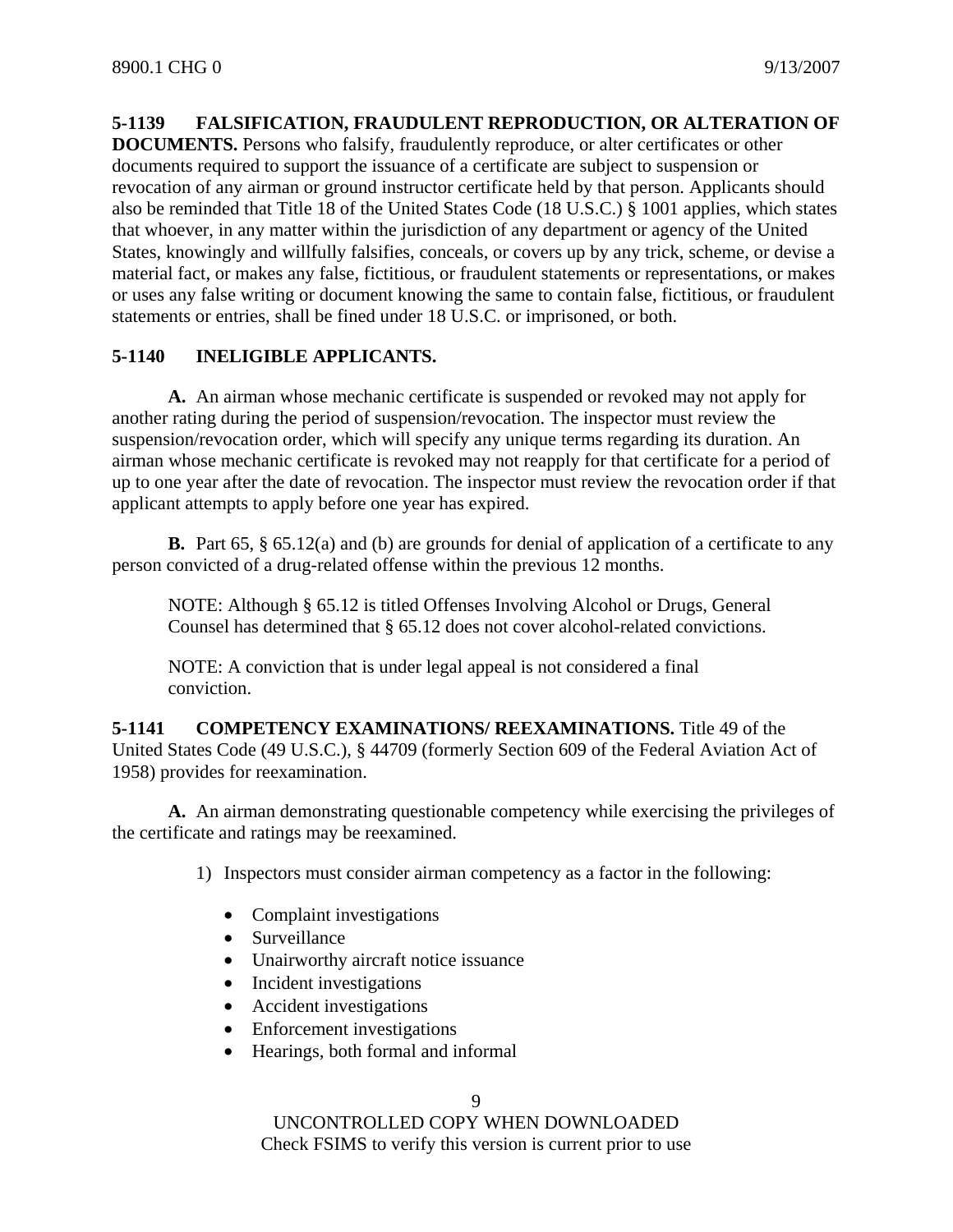2) Questions of airman competency may arise from any source.

**B.** Based on the results of a reexamination, the FAA must approve, amend, suspend, or revoke the airman's certificate.

## **5-1142 PREREQUISITES AND COORDINATION REQUIREMENTS.**

**A. Prerequisites.** Knowledge of the regulatory requirements of part 65.

**B. Coordination.** None.

## **5-1143 REFERENCES, FORMS, AND JOB AIDS.**

#### **A. References (Current Editions).**

- Volume 5, Chapter 5, Section 3
- FAA Order 8080.6, Conduct of Airman Knowledge Tests
- FAA Order 8610.4, Aviation Mechanic Examiner Handbook
- AC 60-28, English Language Skill Standards Required by 14 CFR parts 61, 63, and 65
- AC 65-11, Airframe and Powerplant Mechanics Certification Information

#### **B. Forms.**

- FAA Form 8610-2, Airman Certificate and/or Rating Application
- FAA Form 8060-4, Temporary Airman Certificate
- Aeronautical Center Form, AC 8060-55, Change of Address Notification (Airmen) Certificate Holder)
- Aeronautical Center Form, AC 8060-56, Application for Replacement of Lost Destroyed, or Paper Airman Certificate(s)
- Application for Replacement of Lost or Destroyed Knowledge Test Report(s)
- Computer Airman Test Report (with raised embossed seal)

#### **C. Job Aids.**

- JTA: M3.1.22
- Figure 5-135, Military Occupational Specialty (MOS) Codes
- Figure 5-136, FAA Certification Performance of Job Tasks
- Figure 5-137, Certificate of Eligibility

#### **5-1144 PROCEDURES.**

**A. Review Application.** The ASI will check the VIS and PTRS system to determine the status of any existing certificates and to determine if the applicant has made previous attempts to obtain authorization for testing. If the PTRS indicates that the applicant may have been previously denied due to lack of qualification or knowledge, then further research should be

10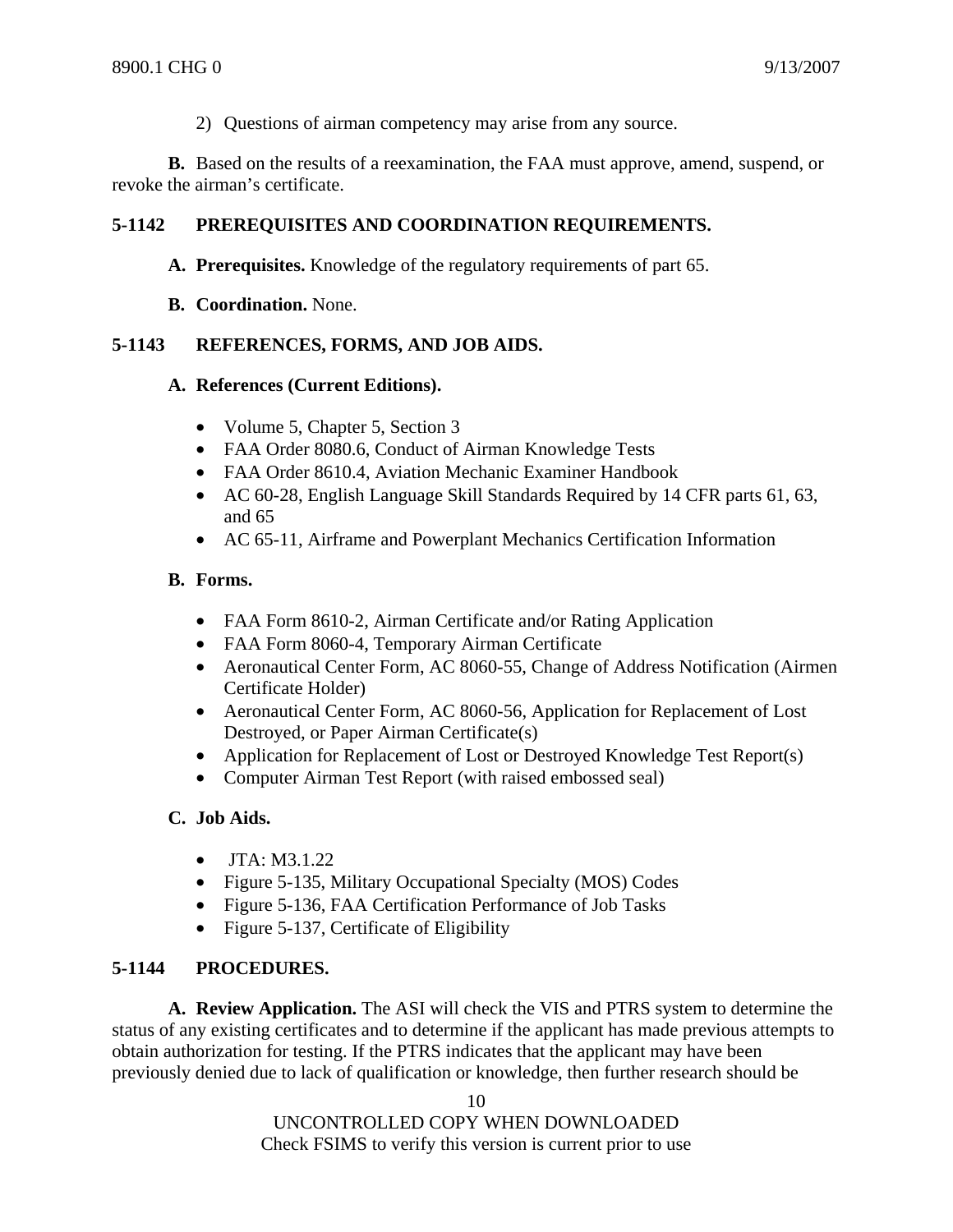performed prior to issuing an authorization. The results of the research should be entered in the PTRS comments section when the authorization or denial is recorded.

1) If the applicant has previously held or currently holds an airman's certificate, check the Vital Information Subsystem (VIS). Obtain a copy of any suspension/revocation order for review. If the applicant is ineligible for a certificate/rating, return the application and take enforcement action under part 65, § 65.20, if appropriate.

2) If the applicant is eligible, proceed with the certification.

## **B. Ensure that the Applicant Meets Requirements for Certificate/Rating.**

1) Ensure that the applicant has met the experience requirements. If the applicant is eligible for only one rating, ensure that FAA Form 8610-2 has a line through the rating for which the applicant is not eligible.

NOTE: See FAA Order 8610.4, appendix 1, for examples of completed FAA Form 8610-2.

2) Determine if the applicant can read, write, speak, and understand English (see 14 CFR part 61 rewrite, effective 8/4/97).

3) Verify that the applicant is at least 18 years old. If the applicant is under 18, explain that no certificate will be issued until the applicant's 18th birthday.

4) The following tasks must be completed at the field office:

a) The applicant must present the Certificate of Eligibility, CG-G-EAE-4 (Figure 5-137), photo identification, and FAA Certification Performance of Job Tasks, Form CG-G-EAE-2 (Figure 5-136). The inspector is not required to review or match MOS codes to the applicant's documentation.

b) An Airworthiness or Avionics ASI who holds a mechanic certificate with an A&P rating will review the submitted items.

c) Applicants must complete two original copies of FAA Form 8610-2 with sections I, II, III, and IV filled out.

NOTE: Applicants applying based on civil experience must complete section III B. Applicants applying based on military experience must complete section III A and B. Section III should reflect completion of the FAA/Military Certification of Performance of Job Tasks program along with the issuance control number as recorded on the applicant's Certificate of Eligibility Form CG-G-EAE-4. In addition, the applicant must also list his or her total length of military service.

5) The inspector will complete the following tasks: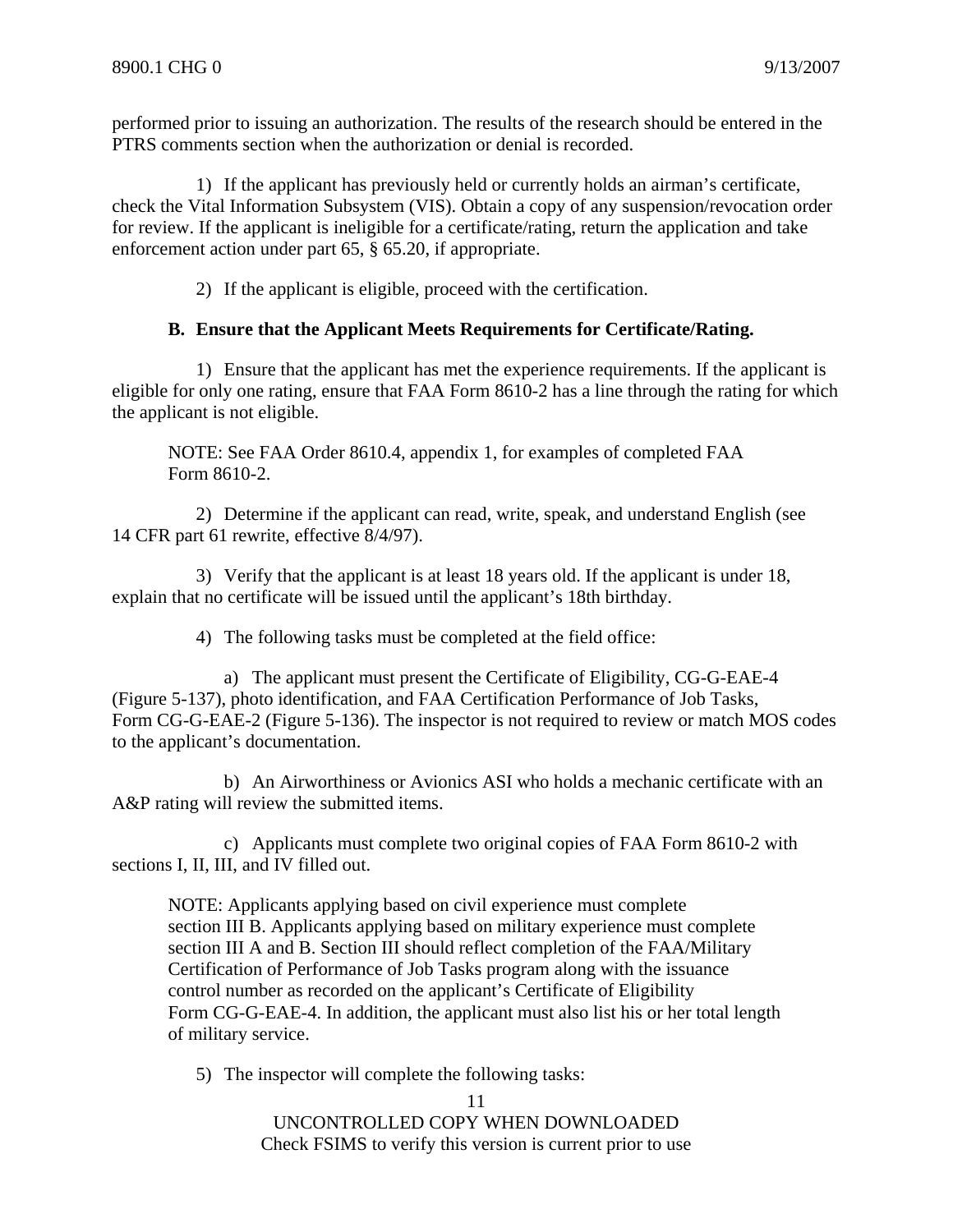- a) Return original to the applicant.
- b) Sign section V of FAA Form 8610-2.
- c) Enter PTRS Code "3501".

NOTE: Military applicants may still be evaluated for authorization to take the mechanic knowledge test based on documented experience and MOS codes, as authorized in § 65.77.

**C. Ensure that the Application for Oral and Practical Tests Includes Proof of Successful Completion of Applicable Knowledge Tests**. Review appropriate airman test report to ensure that all appropriate sections of the knowledge test have been passed within a 24-month period.

**D. Ensure that Oral and Practical Tests are Administered and Passed.** If necessary, administer these tests to the applicant according to FAA Order 8610.4.

**E. Review Oral and Practical Test Results.** Verify that all applicable sections have been successfully completed within a 24-month period.

**F. Verify Completed "Inspector's Report."** After verifying all information previously mentioned, ensure the "Inspector's Report" has been completed. Check the appropriate boxes, sign, date and include the FAA district office number. The "approved" box need only be marked if the Inspector is the one issuing the temporary certificate.

**G. Emergency Replacement Certificates.** In an emergency, a Temporary Airman Certificate may be issued to replace a lost or destroyed certificate.

1) The following conditions must be met before issuing an emergency replacement certificate:

a) The mechanic must show that an immediate replacement of the lost or destroyed certificate is necessary to start or continue employment.

b) The mechanic must show that it is not possible or feasible to obtain a faxed temporary authority from Airmen Certification Branch, AFS-760. An online request for temporary fax authority can be obtained at http://www.faa.gov/licenses\_certificates/airmen\_certification.

c) The mechanic either must be known personally to the inspector or must present, in person, acceptable evidence of identity.

d) Contact AFS-760 to confirm the validity and ratings of the lost or destroyed certificate.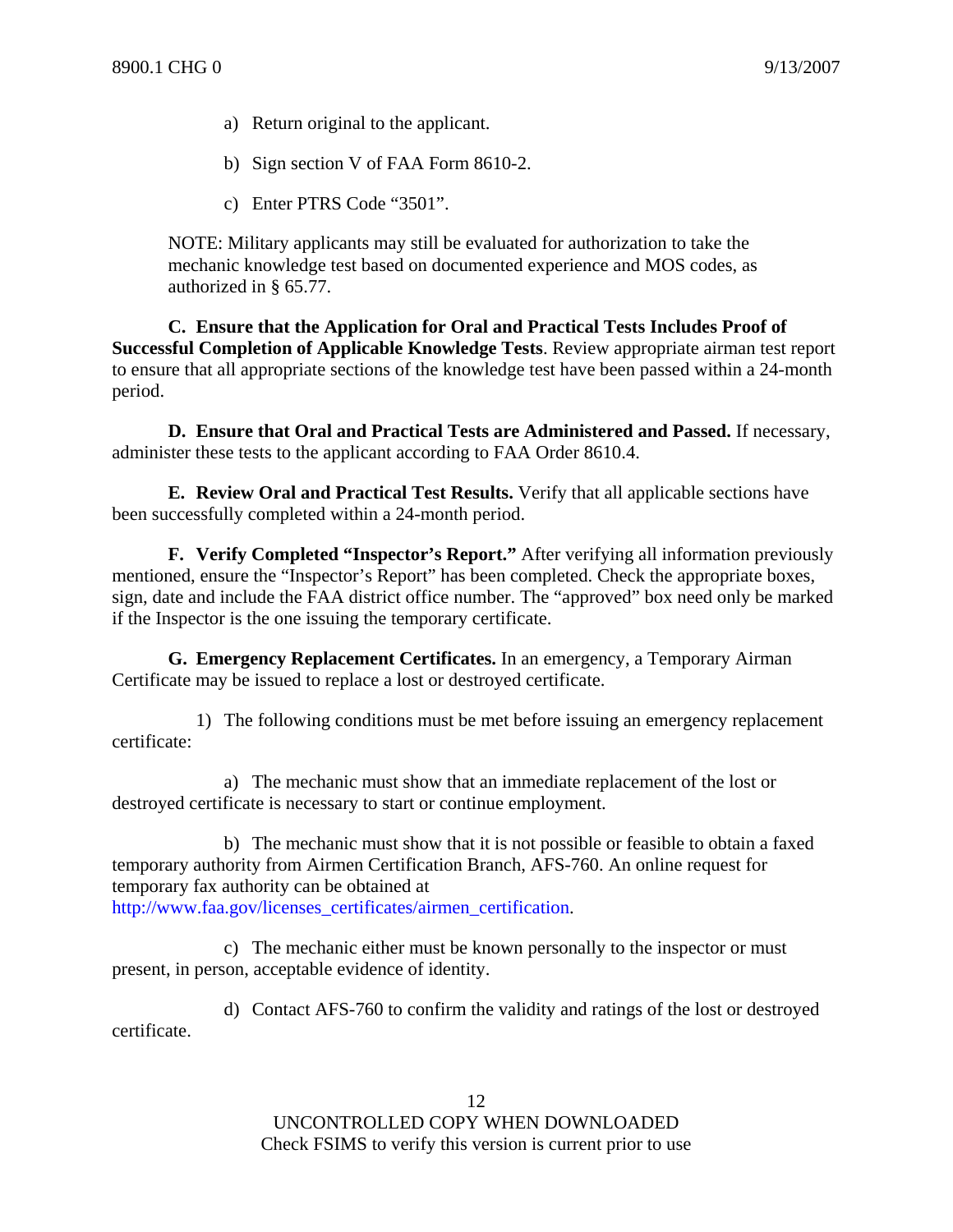2) The temporary certificate issued will be marked clearly "EMERGENCY FIELD ISSUANCE" and be limited to the reasonable time necessary for the mechanic to obtain a duplicate certificate from AFS-760. In no case will the temporary certificate be issued for more than 60 days. Copies of Emergency Field Issuance temporary certificates are maintained at the FSDO level. No application will be sent to AFS-760.

3) An expired temporary certificate may be reissued provided the inspector contacts AFS-760 to determine why a permanent certificate has not been issued.

#### **5-1145 TASK OUTCOMES.**

#### **A. Complete PTRS.**

### **B. Issue a Certificate/Added Rating in Accordance With Instructions in Order 8610.4.**

1) After the applicant has met all the requirements for the certificate/rating successfully, issue FAA Form 8060-4. This form must be either typewritten or filled out in ink and signed by the issuing official and the applicant.

a) No original airman certificates will be issued with the social security number (SSN) of the applicant as the certificate number. The applicant may still supply their SSN on the application, but it will not be used as the certificate number on the temporary airman certificate. This has been in effect since June 1, 2002. The word "pending" will always be used in the "Certificate Number" block on the temporary airman certificate.

b) Examiners and Inspectors should issue and handle FAA Form 8060-4 as follows:

*1.* No person other than a Flight Standards Inspector of the Federal Aviation Administration or properly designated examiner may issue these forms.

*2.* No FAA Form 8060-4 is to be issued unless an inspector or an authorized designated examiner has signed it.

*3.* When an applicant has accomplished the prescribed examinations, the examining official will prepare FAA Form 8060-4 in duplicate with the applicant's name and address plainly typed or printed with ballpoint pen, and sign his name in the appropriate space provided. The examiner will also insert his or her designation number in the space provided.

*4.* Ensure that the duplicate copy given to the applicant is legible.

*5.* Enter the word PENDING in the certificate number space if the applicant has never held a permanent numbered certificate. A unique certificate number will be assigned by AFS-760; otherwise enter the permanent certificate number. On an original issuance, a SSN as a certificate number is no longer used.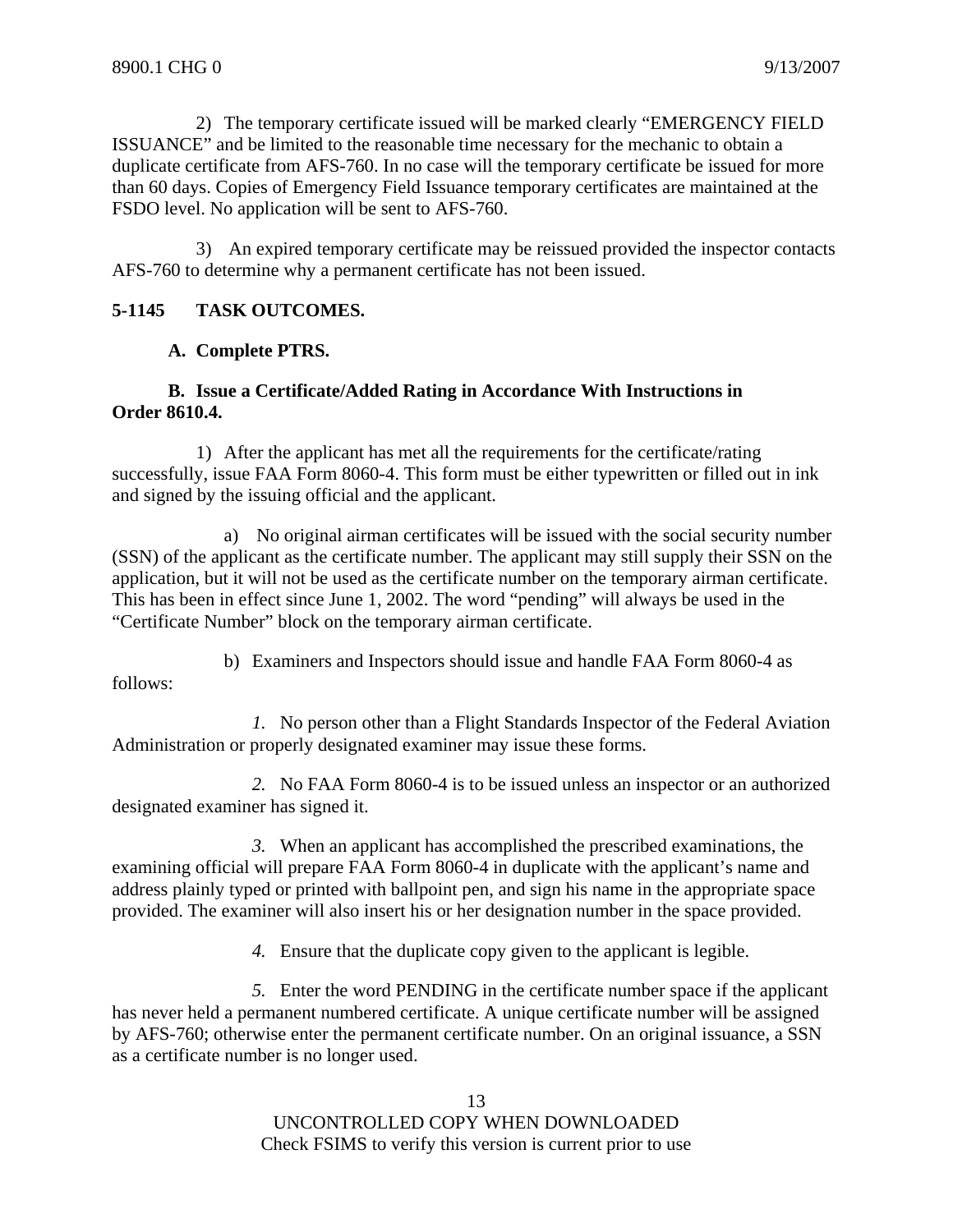NOTE: The reverse side of FAA Form 8060-4, conditions of issuance states: This is an interim certificate issued subject to the approval of the Federal Aviation Administration pending the issue of a greater duration. As such the use of PENDING during this period is considered tantamount to a digital number for the purposes of meeting the recording requirements of 14 CFR §§ 43.9 and 43.11 as applicable.

NOTE: On FAA Form 8610-2, when an applicant, such as a foreign applicant, does not have a SSN, then the application will have the word "none" in the SSN Block. If an applicant does not wish to provide a SSN, the applicant will use the words "Do Not Use" in the SSN block on the application.

2) For a reissuance, the previously assigned certificate number will continue to be shown in block 3. A certificate may be reissued with a U.S. SSN as the certificate number if the airman wishes to retain that number as the certificate number. If a U.S. SSN is provided on the application, enter the SSN number without dashes or spaces immediately above the applicant's date of birth.

a) Fill out FAA Form 8610-2.

b) When the applicant passes a section, check the "Pass" block and indicate the expiration date. Complete the "FAA Inspector Report" portion of FAA Form 8610-2. Sign the form with the office identifier and date.

NOTE: The inspector's signature in the "FAA Inspector's Report" block on the back of the application indicates that the form has only been reviewed for completeness if "Examined this applicant's papers" is checked. If the inspector actually gave the test, the "Personally Tested" block is checked. The signature is not an endorsement of the applicant's eligibility.

c) Give the applicant the other signed original of FAA Form 8610-2 with instructions to keep it until the permanent certificate is issued and received.

3) Complete and submit to AFS-760 an application file with the following:

a) A typewritten original, FAA Form 8060-4, signed by the issuing inspector/examiner.

b) The original copy of FAA Form 8610-2 with completed sections I, II, III, IV, and V (as appropriate.) For retests, also send a copy of FAA Form 8610-2, completed and signed in section V, by the Inspector who originally authorized the test.

c) Airman test report or valid Computer Airman Test Report (with raised, embossed seal) from the Computer Test Center.

d) A document certifying additional instruction, if the test was retaken within

30 days.

14 UNCONTROLLED COPY WHEN DOWNLOADED

Check FSIMS to verify this version is current prior to use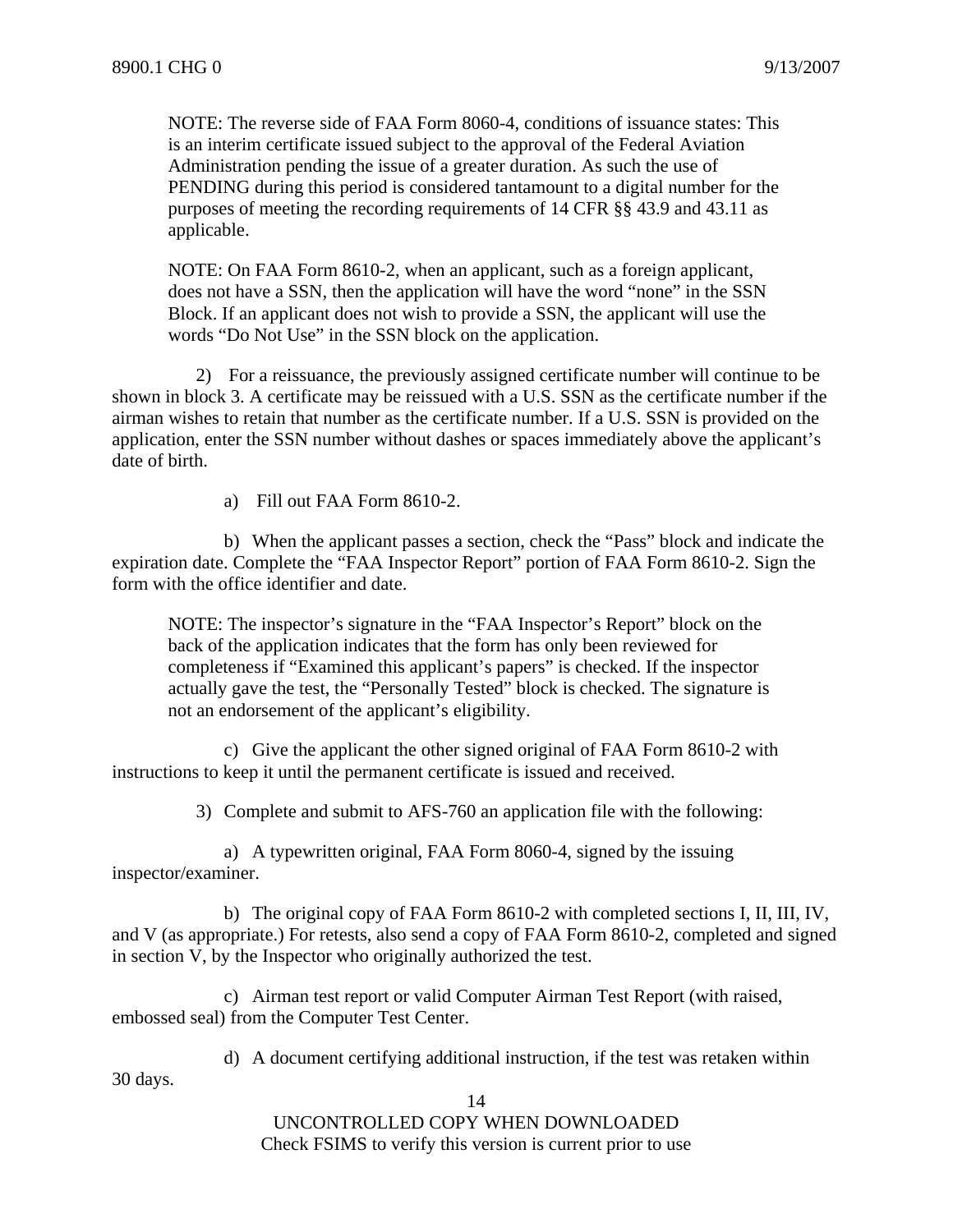e) AC Form 8060-1, Mechanic Certificate, when adding a rating.

f) Certification files will be sent to AFS-760 at the following address as soon as possible to permit the necessary review and processing to take place before the expiration of the temporary certificate:

Attn: Airman Certification Branch, AFS-760 P.O. Box 25082 Oklahoma City, OK 73125-4940

**C. Deny a Certificate/Added Rating.** When the applicant fails any required section of the oral or practical test or does not complete the test, accomplish the following:

1) Complete the "FAA Inspector Report" portion of FAA Form 8610-2 on the reverse side of the application. Check and complete all appropriate block(s) in the "Inspector's Report." Ensure the application is completed in sections I, II, III, IV and V, as appropriate.

2) Send to the Airman Certification Branch, AFS-760, Oklahoma City.

3) Return the duplicate copy to the applicant as a record of the sections passed or failed.

4) Return other documents to the applicant, as appropriate.

#### **D. Retest After Failure.**

1) Conduct knowledge retests (FAA Order 8080.6).

2) Conduct oral and practical retest.

a) The oral and practical retests must cover all the subject areas in the failed section, as indicated on the application; however, applicants who apply for retest within 60 days of the failure and/or incomplete test to the same DME who gave the failure may, at the option of the DME, be examined in only the subject areas failed on the previous test.

b) If the applicant fails again, complete FAA Form 8610-2 only for the sections included in the retest. A valid airman test report (with raised embossed seal) from the Computer Test Center presented by an unsuccessful applicant for the oral/practical retest must be returned to the applicant with the second original of FAA Form 8610-2.

**E. Investigate Discrepancies.** Investigate all indications or reports of falsification, fraudulent reproduction, or alteration of airman certification documents and applications.

**5-1146 FUTURE ACTIVITIES.** Conduct routine surveillance.

**RESERVED.** Paragraphs 5-1147 through 5-1165.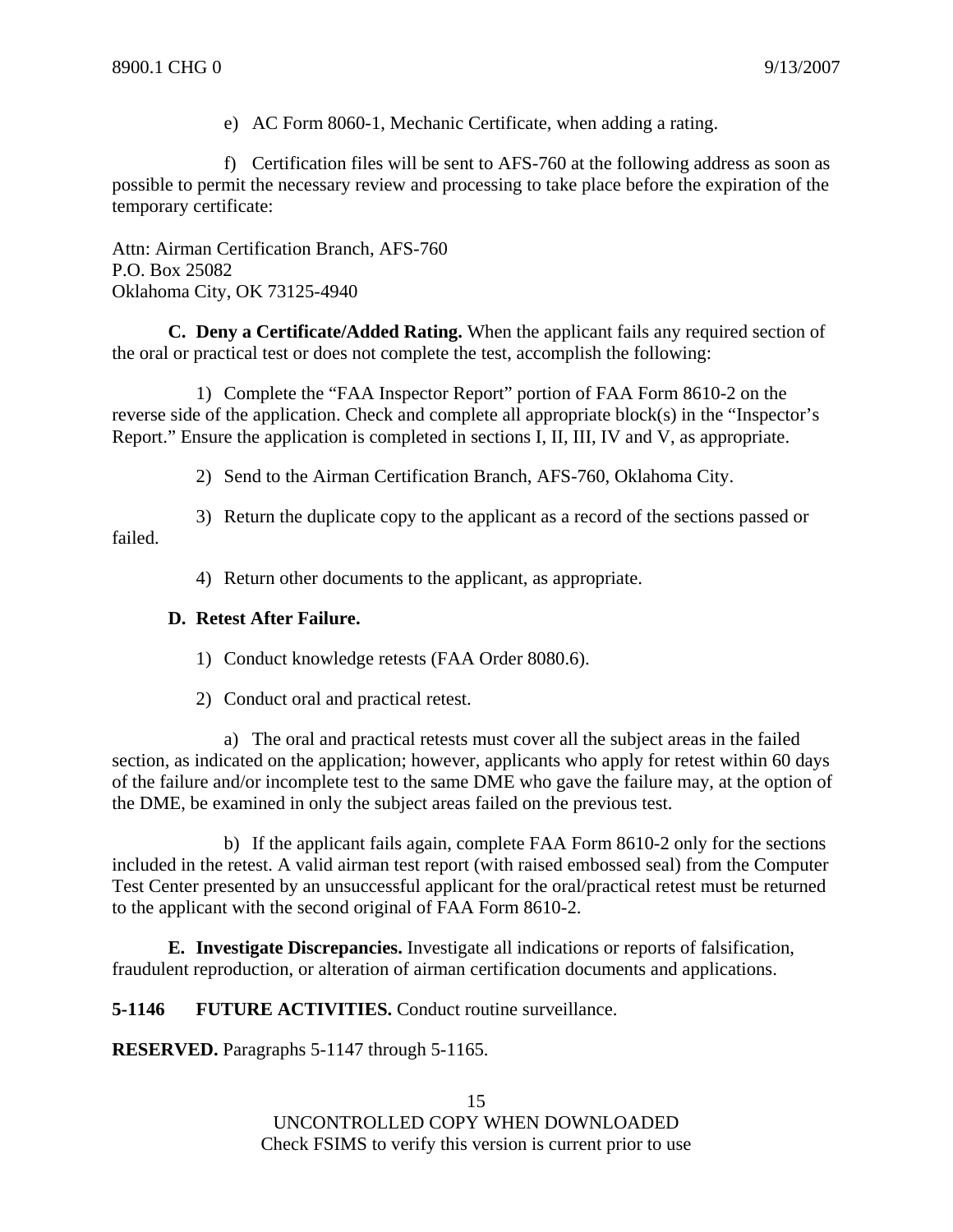# **Figure 5-135, Military Occupational Specialty Codes**

Following are the updated, new, and the older MOS codes for the U.S. Army, Air Force, Navy, Marine Corps, and Coast Guard enlisted personnel. The new codes are used for active duty time after January, 1990. The older codes are still valid for persons wishing to credit their military aviation maintenance experience toward meeting the requirements of the FAA airframe and powerplant mechanic certificate.

| <b>Updated</b>     | <b>New</b>       | <b>Title</b>                                | <b>Creditable</b>        |
|--------------------|------------------|---------------------------------------------|--------------------------|
| <b>MOS Codes</b>   | <b>MOS Codes</b> |                                             | <b>Experience</b>        |
| 67B 20             |                  | 0-1/U Airplane Repairman                    | Airframe                 |
| 67C 20             |                  | U-1 Airplane Repairman                      | Airframe                 |
| 67D 20             |                  | Single Engine Airplane Repairman            | Airframe                 |
| 67E 40/50          |                  | Single Engine Airplane Maint. Chief         | Airframe                 |
| 67G<br>10/20/30/40 |                  | <b>Utility Aircraft Repairer</b>            | Airframe &<br>Powerplant |
| 67H<br>10/20/30/40 |                  | <b>Observation Aircraft Repairer</b>        | Airframe &<br>Powerplant |
| 67J 20             |                  | Multi Engine Med. Transp. Airplane<br>Mech  | Airframe                 |
| 67K 20             |                  | Multi Engine Airplane Repairman             | Airframe                 |
| 67L 40/50          |                  | Multi Engine Airplane Mechanic Chief        | Airframe                 |
| 67M 20             |                  | H-13/H-23 Helicopter Repairman              | Airframe                 |
| 67N                | 15M 10/20/30     | <b>Utility Helicopter Repairer</b>          | Airframe &               |
| 10/20/30/40        |                  |                                             | Powerplant               |
| 67P 20             |                  | CH-34 Helicopter Repairman                  | Airframe                 |
| 67Q 20             |                  | Single Eng., Single Rotor Hel.<br>Repairman | Airframe                 |
| 67R                | 15R              | AH-64 Helicopter Repairer                   | Airframe &               |
| 10/20/30/40        | 10/20/30/40      |                                             | Powerplant               |
| 67S                | 15S              | Scout Helicopter Repairer                   | Airframe &               |
| 10/20/30/40        | 10/20/30/40      |                                             | Powerplant               |
| 67T                | 15T              | Tact/Transport Helicopter Repairer          | Airframe &               |
| 10/20/30/40        | 10/20/30/40      |                                             | Powerplant               |
| 67U                | 15U              | Medium Helicopter Repairer                  | Airframe &               |
| 10/20/30/40        | 10/20/30/40      |                                             | Powerplant               |
| 67V                |                  | <b>Observe/Scout Helicopter Repairer</b>    | Airframe &               |
| 10/20/30/40        |                  |                                             | Powerplant               |
| 67W                |                  | Helicopter Repairman                        | Airframe                 |
| 67X                |                  | Heavy Lift Helicopter Repairer              | Airframe &               |

#### **U.S. ARMY CODES**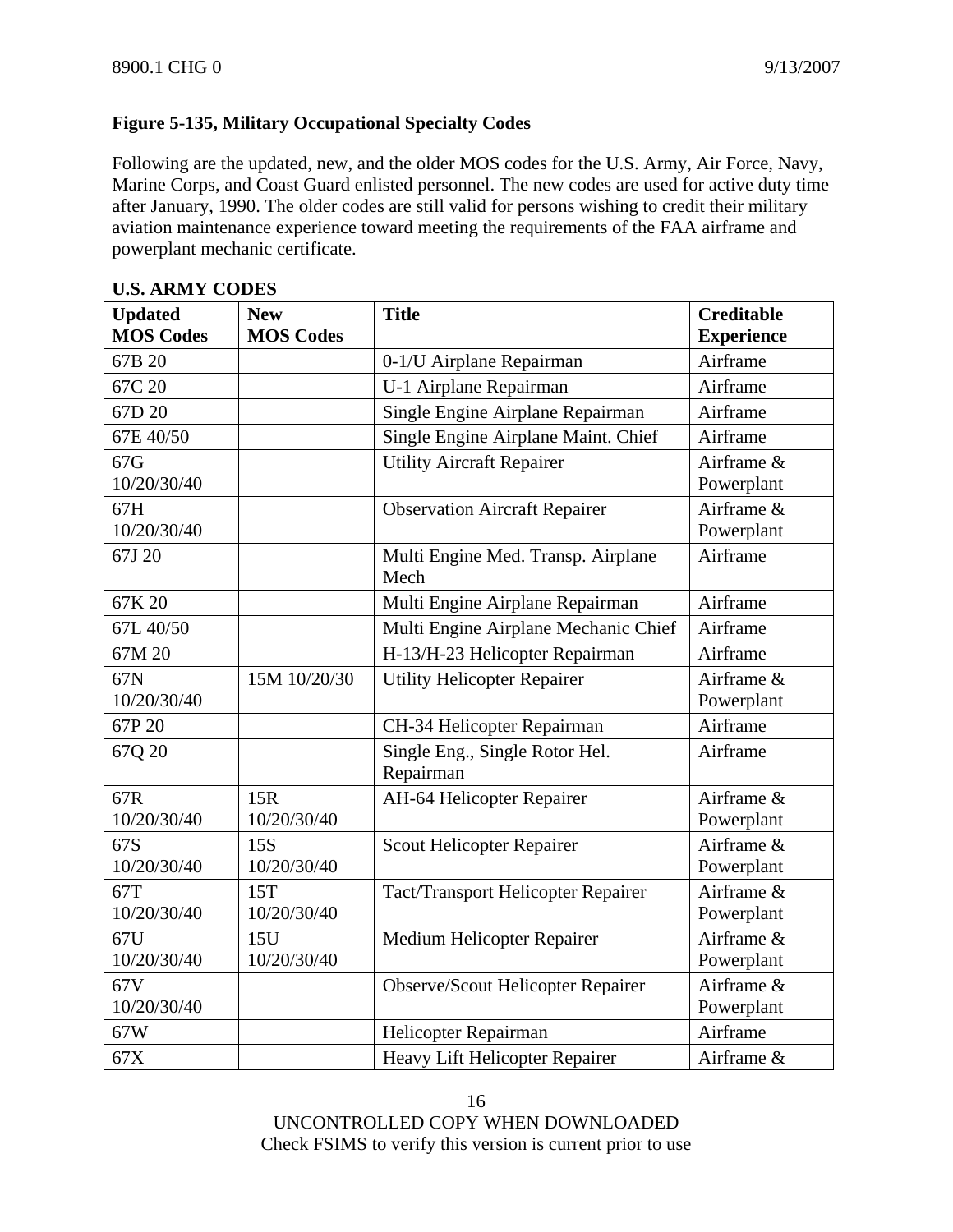| 10/20/30/40        |                    |                                              | Powerplant               |
|--------------------|--------------------|----------------------------------------------|--------------------------|
| 67Y<br>10/20/30/40 |                    | <b>AH-1 Helicopter Repairer</b>              | Airframe &<br>Powerplant |
| 67Z 50             | 15Z 50             | <b>Aircraft Maintenance Senior Sergeant</b>  | Airframe &<br>Powerplant |
| 68B 10/20/30       | 15B<br>10/20/30/40 | <b>Aircraft Powerplant Repairer</b>          | Powerplant               |
| 68B 2Z1            |                    | Reciprocating Engine Repairman               | Powerplant               |
| 68C 20             |                    | Reciprocating Engine Repairman               | Powerplant               |
| 68D 10/20/30       | 15D<br>10/20/30/40 | Aircraft Powertrain Repairer                 | Powerplant               |
| 68G 10/20/30       | 15G<br>10/20/30/40 | <b>Aircraft Structural Repairer</b>          | Airframe                 |
| 68K 40             | 15K<br>10/20/30/40 | <b>Aircraft Components Repair Supervisor</b> | Airframe &<br>Powerplant |
|                    | 151A               | <b>Aviation Maintenance Technician</b>       | Airframe &<br>Powerplant |

# **U.S. AIR FORCE CODES**

| <b>Current</b><br><b>MOS</b> | 1992<br><b>MOS</b> | Prior to 1992<br><b>MOS Codes</b>                        | <b>Title</b>                                      | <b>Creditable</b><br><b>Experience</b> |
|------------------------------|--------------------|----------------------------------------------------------|---------------------------------------------------|----------------------------------------|
| Codes                        | Codes              |                                                          |                                                   |                                        |
| 2A333                        | 45234              | 43131, 431X1                                             | <b>Tactical Aircraft Maint.</b><br>Apprentice     | Airframe                               |
| 2A353                        | 45254              | 43151, 431X1                                             | <b>Tactical Aircraft Maint.</b><br>Journeyman     | Airframe &<br>Powerplant               |
| 2A373                        | 45274              | 43171, 431X1                                             | <b>Tactical Aircraft Maint.</b><br>Craftsman      | Airframe &<br>Powerplant               |
| 2A390                        | 45299              | 43191, 43199,<br>431X1                                   | <b>Tactical Aircraft Maint.</b><br>Superintendent | Airframe &<br>Powerplant               |
| 2A531                        | 45730,<br>45732    | 43111, 43113,<br>43131, 43132,<br>43133, 43152,<br>45333 | Aerospace Maintenance<br>Apprentice               | Airframe                               |
| 2A551                        | 45750,<br>45752    | 43151, 43152,<br>43153, 45353                            | Aerospace Maintenance<br>Journeyman               | Airframe &<br>Powerplant               |
| 2A571                        | 45770,<br>45772    | 43171, 43172,<br>43173, 45373                            | Aerospace Maintenance<br>Craftsman                | Airframe &<br>Powerplant               |
| 2A590                        | 45799              | 43191, 43199                                             | Aerospace Maintenance<br>Superintendent           | Airframe &<br>Powerplant               |
| 2A532                        | 45731              | 43110, 43130                                             | Helicopter Maint. Apprentice                      | Airframe                               |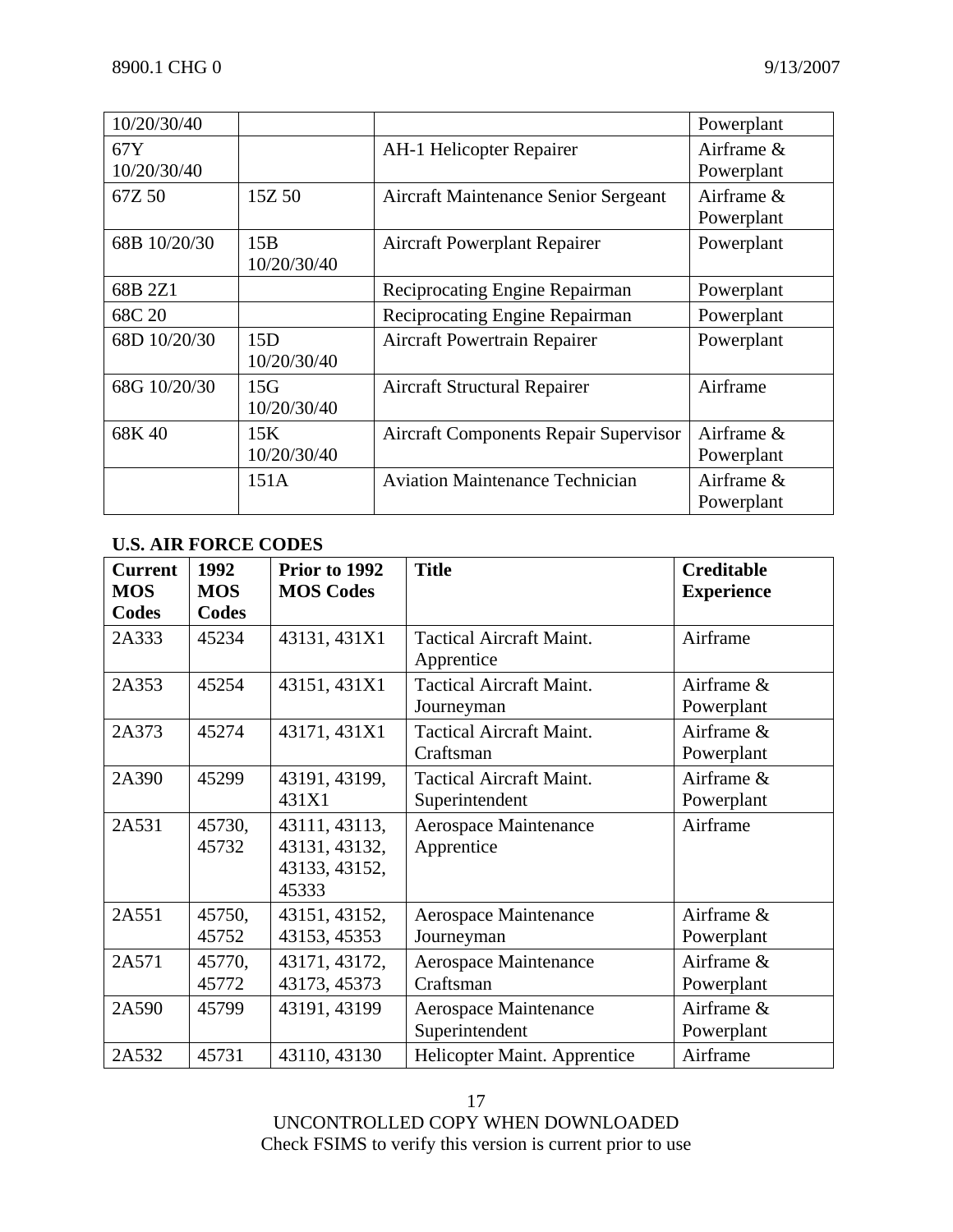| 2A552 | 45751                     | 43150                                   | Helicopter Maint. Journeyman                                  | Airframe &<br>Powerplant |
|-------|---------------------------|-----------------------------------------|---------------------------------------------------------------|--------------------------|
| 2A572 | 45771                     | 43170                                   | Helicopter Maint. Craftsman                                   | Airframe &<br>Powerplant |
| 2A590 | 45791                     | 43190, 43199                            | Helicopter Maint. Superintendent                              | Airframe &<br>Powerplant |
| 2A631 | 45430                     | 42612, 42632,<br>42644, 43132           | <b>Aerospace Propulsion</b><br>Apprentice                     | Powerplant               |
| 2A651 | 45450                     | 42613, 42633,<br>42652, 42653,<br>43152 | <b>Aerospace Propulsion</b><br>Journeyman                     | Powerplant               |
| 2A671 | 45470                     | 42672, 42673,<br>43172                  | <b>Aerospace Propulsion Craftsman</b>                         | Powerplant               |
| 2A690 | 45490                     | 42692, 42693,<br>43192                  | <b>Aerospace Propulsion</b><br>Superintendent                 | Powerplant               |
| 2A635 | 45434                     | 42334                                   | AC Pneudraulic System Maint.<br>Apprentice                    | Airframe                 |
| 2A655 | 45454                     | 42354, 45214                            | AC Pneudraulic System Maint.<br>Journeyman                    | Airframe                 |
| 2A675 | 45474                     | 42374                                   | AC Pneudraulic System Maint.<br>Craftsman                     | Airframe                 |
| 2A690 | 45494                     | 42396                                   | AC Pneudraulic System Maint.<br>Superintendent                | Airframe                 |
| 2A636 | 45235,<br>45435,<br>45436 | 42330, 42331                            | AC Electrical & Environmental<br><b>System Apprentice</b>     | Airframe                 |
| 2A656 | 45255,<br>45455,<br>45456 | 42350, 42351                            | AC Electrical & Environmental<br>System Journeyman            | Airframe                 |
| 2A676 | 45275,<br>45475,<br>45476 | 42370, 42371                            | AC Electrical & Environmental<br><b>System Craftsman</b>      | Airframe                 |
| 2A690 | 45295,<br>45495,<br>45496 | 42390                                   | AC Electrical & Environmental<br><b>System Superintendent</b> | Airframe                 |
| 2A733 | 45832                     | 42731, 42735                            | Aircraft Structural Maint.<br>Apprentice                      | Airframe                 |
| 2A753 | 45852                     | 42715, 42751,<br>42755                  | Aircraft Structural Maint.<br>Journeyman                      | Airframe                 |
| 2A773 | 45872                     | 42771, 42775                            | Aircraft Structural Maint.<br>Craftsman                       | Airframe                 |
| 2A793 | 45899                     | 42799                                   | Aircraft Structural Maint.                                    | Airframe                 |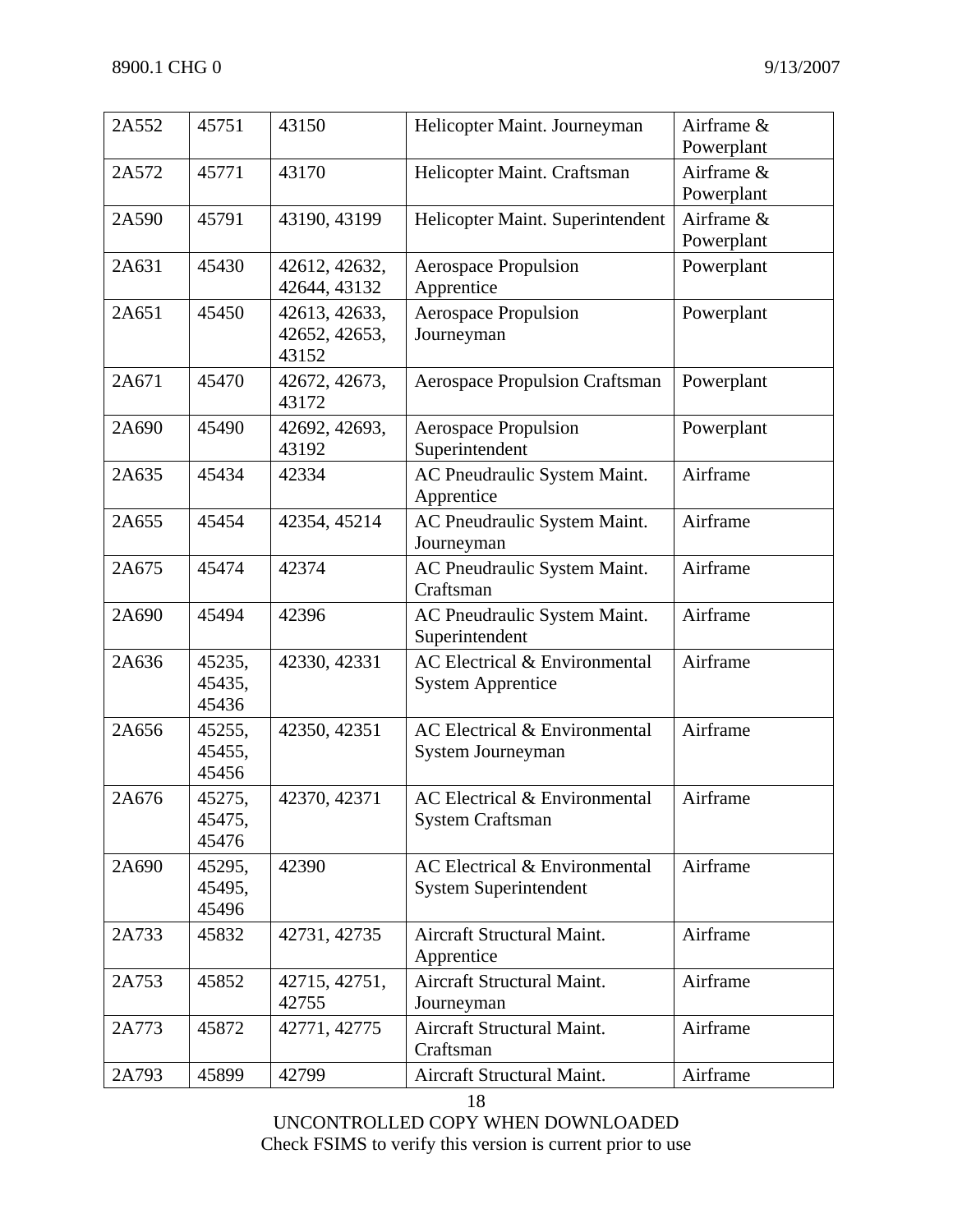| .<br>.<br>- 10<br>21 L I<br>. |  |
|-------------------------------|--|

# **U.S. COAST GUARD CODES**

| <b>Old MOS Codes</b> | <b>New MOS</b><br>Codes | <b>Title</b>                        | <b>Creditable</b><br><b>Experience</b> |
|----------------------|-------------------------|-------------------------------------|----------------------------------------|
| AD                   |                         | <b>Aviation Machinist Mate</b>      | Airframe $\&$<br>Powerplant            |
| $AD-02$              |                         | <b>Turboshaft Engines</b>           | Powerplant                             |
| AE                   |                         | <b>Aviation Electrician</b>         | Airframe                               |
| AM                   |                         | <b>Aviation Structural Mechanic</b> | Airframe $\&$<br>Powerplant            |
| $AM-01$              |                         | <b>Structures</b>                   | Airframe                               |
| AMT                  |                         | Maintenance Technician Aviation     | Airframe $\&$<br>Powerplant            |

## **U.S. NAVY CODES**

| <b>Current</b><br><b>MOS</b> | <b>New</b><br><b>MOS</b>                             | <b>Title</b>                             | <b>Creditable</b><br><b>Experience</b> |
|------------------------------|------------------------------------------------------|------------------------------------------|----------------------------------------|
| <b>Codes</b>                 | Codes                                                |                                          |                                        |
| 6402                         |                                                      | Reciprocating Engine Technician          | Powerplant                             |
| 6409                         |                                                      | J-57 Turbojet Engine Mechanic            | Powerplant                             |
| 6410                         |                                                      | F-110 Turbofan Jet Engine Technician     | Powerplant                             |
| 6414                         |                                                      | TF-41 Turbofan Jet Engine Technician     | Powerplant                             |
| 6415                         |                                                      | TF-30 Turbofan Jet Engine Mechanic       | Powerplant                             |
| 6416                         |                                                      | J-52 Turbojet Engine Mechanic            | Powerplant                             |
| AD-6417                      |                                                      | T-400 Turboshaft Jet Engine Mechanic     | Powerplant                             |
| AD-6418                      |                                                      | T-56 Turboprop Engine Mechanic           | Powerplant                             |
| AD-6419                      | T-58 Turboshaft Jet Engine Mechanic                  |                                          | Powerplant                             |
| AD-6420                      | T-404 Turbofan Jet Engine Mechanic                   |                                          | Powerplant                             |
| AD-6421                      | TF-34 Turbofan Jet Engine Mechanic                   |                                          | Powerplant                             |
| AD-6422                      | <b>Test Cell Operator Maintainer</b>                 |                                          | Powerplant                             |
| AD-6423                      | T-56-425/426 Turboprop Engine and Propeller Mechanic |                                          | Powerplant                             |
| AD-6424                      |                                                      | T-64 Turboshaft Jet Engine Mechanic      | Powerplant                             |
| AD-6425                      |                                                      | F414-GE-400 Turbofan Jet Engine Mechanic | Powerplant                             |
| AD-6426                      |                                                      | T-700 Turboshaft Jet Engine Mechanic     | Powerplant                             |
| AD-6427                      | J-85 Turboshaft Engine Mechanic                      |                                          | Powerplant                             |
| AD-6428                      |                                                      | J-85 Turboshaft Engine Mechanic          | Powerplant                             |
|                              |                                                      |                                          |                                        |
| AM-7232                      |                                                      | <b>Structural Repair Technician</b>      | Airframe                               |
|                              |                                                      |                                          |                                        |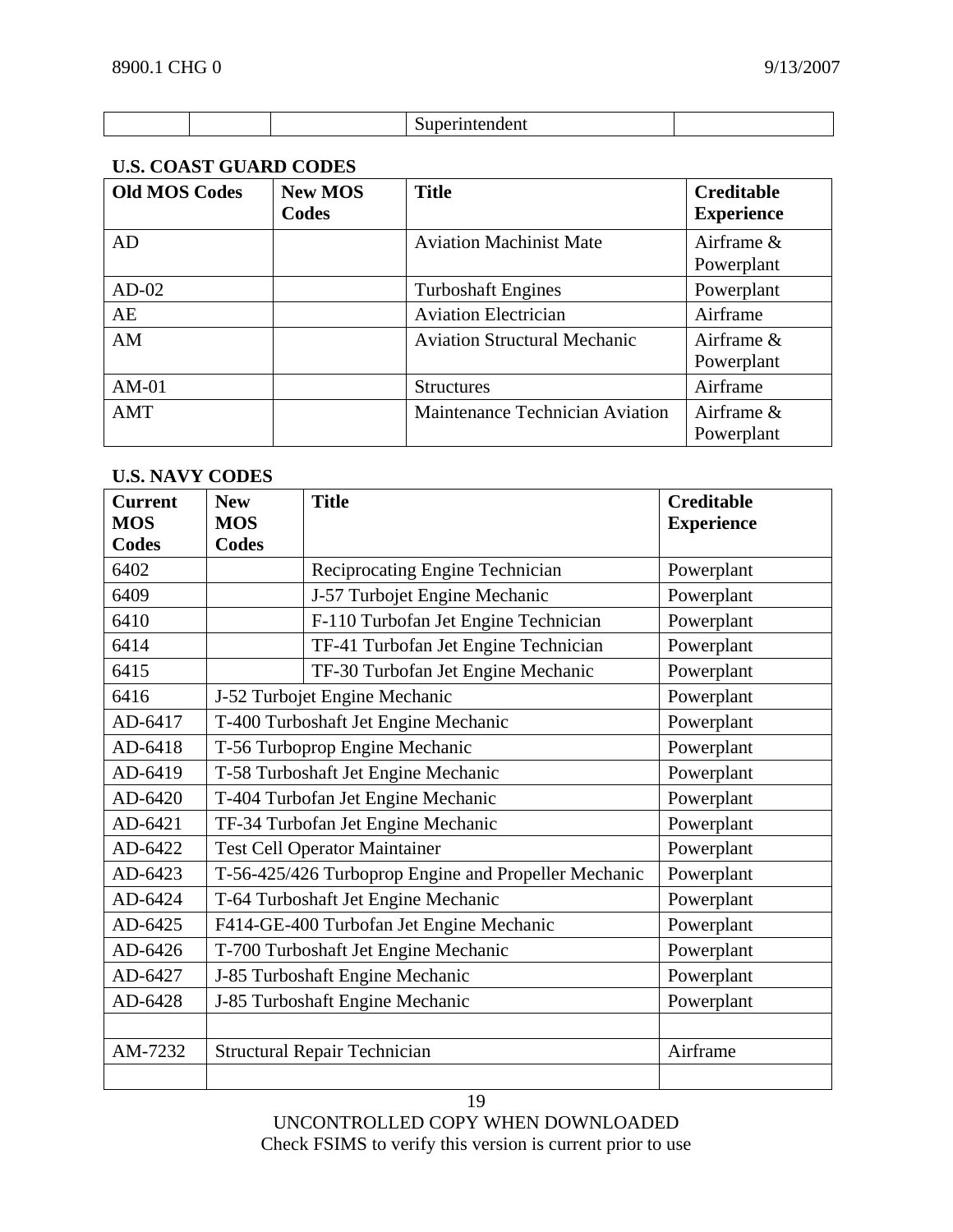NOTE: The following NECs may qualify for both an A and/or P. FSDOs will need to evaluate individuals to determine appropriate rating:

| 8235 | E-6 Flight Engineer   | Airframe $\&$ /or Powerplant  |
|------|-----------------------|-------------------------------|
| 8245 | C-20 Crew Chief       | Airframe $&\&\lor$ Powerplant |
| 8250 | C-9 Crew Chief        | Airframe $\&$ /or Powerplant  |
| 8251 | P-3 Flight Engineer   | Airframe $\&$ /or Powerplant  |
| 8252 | C-130 Flight Engineer | Airframe $\&$ /or Powerplant  |

NOTE: The following NECs are aircraft specific and are awarded to individuals advancing from the AD (powerplant), AM (structures), AE (electronics), or AT (avionics). The only individuals that should be given consideration for an A and/or P rating are ones who have held an AM or AD rating. Therefore, the FSDO needs to determine individuals' background to ascertain if they have held an AM or AD rating. If so, then the FSDO can determine, through the interview process, on whether the individual meets the qualifications for an A and/or P rating:

| 8303 | CH/MH-53E Systems Organizational Maint.<br>Tech.     | Airframe or Powerplant |
|------|------------------------------------------------------|------------------------|
| 8305 | C2/E2 Systems Organizational Maint. Tech.            | Airframe or Powerplant |
| 8306 | E-2C Group II Systems Organizational<br>Maint. Tech. | Airframe or Powerplant |
| 8307 | C-2A Systems Organizational Maint. Tech.             | Airframe or Powerplant |
| 8310 | C-9B Systems Organizational Maint. Tech.             | Airframe or Powerplant |
| 8313 | C-40A Systems Organizational Maint. Tech.            | Airframe or Powerplant |
| 8314 | C-20G Systems Organizational Maint. Tech.            | Airframe or Powerplant |
| 8318 | C-130 Systems Organizational Maint. Tech.            | Airframe or Powerplant |
| 8319 | P-3 Systems Organizational Maint. Tech.              | Airframe or Powerplant |
| 8332 | EA-6B Systems Organizational Maint. Tech.            | Airframe or Powerplant |
| 8335 | F-14B/D Systems Organizational Maint.<br>Tech.       | Airframe or Powerplant |
| 8341 | F/A-18E/F Systems Organizational Maint.<br>Tech.     | Airframe or Powerplant |
| 8342 | F/A-18 Systems Organizational Maint. Tech.           | Airframe or Powerplant |
| 8343 | E-6A Systems Organizational Maint. Tech.             | Airframe or Powerplant |
| 8345 | F-14 Systems Organizational Maint. Tech.             | Airframe or Powerplant |
| 8346 | S-3A Systems Organizational Maint. Tech.             | Airframe or Powerplant |
| 8351 | A-4 Systems Organizational Maint. Tech.              | Airframe or Powerplant |
| 8370 | SH-2G Systems Organizational Maint. Tech.            | Airframe or Powerplant |
| 8375 | H-2 Systems Organizational Maint. Tech.              | Airframe or Powerplant |
| 8378 | H-60 Systems Organizational Maint. Tech.             | Airframe or Powerplant |
| 8379 | H-46 Systems Organizational Maint. Tech.             | Airframe or Powerplant |
| 8380 | UH-1N Systems Organizational Maint. Tech.            | Airframe or Powerplant |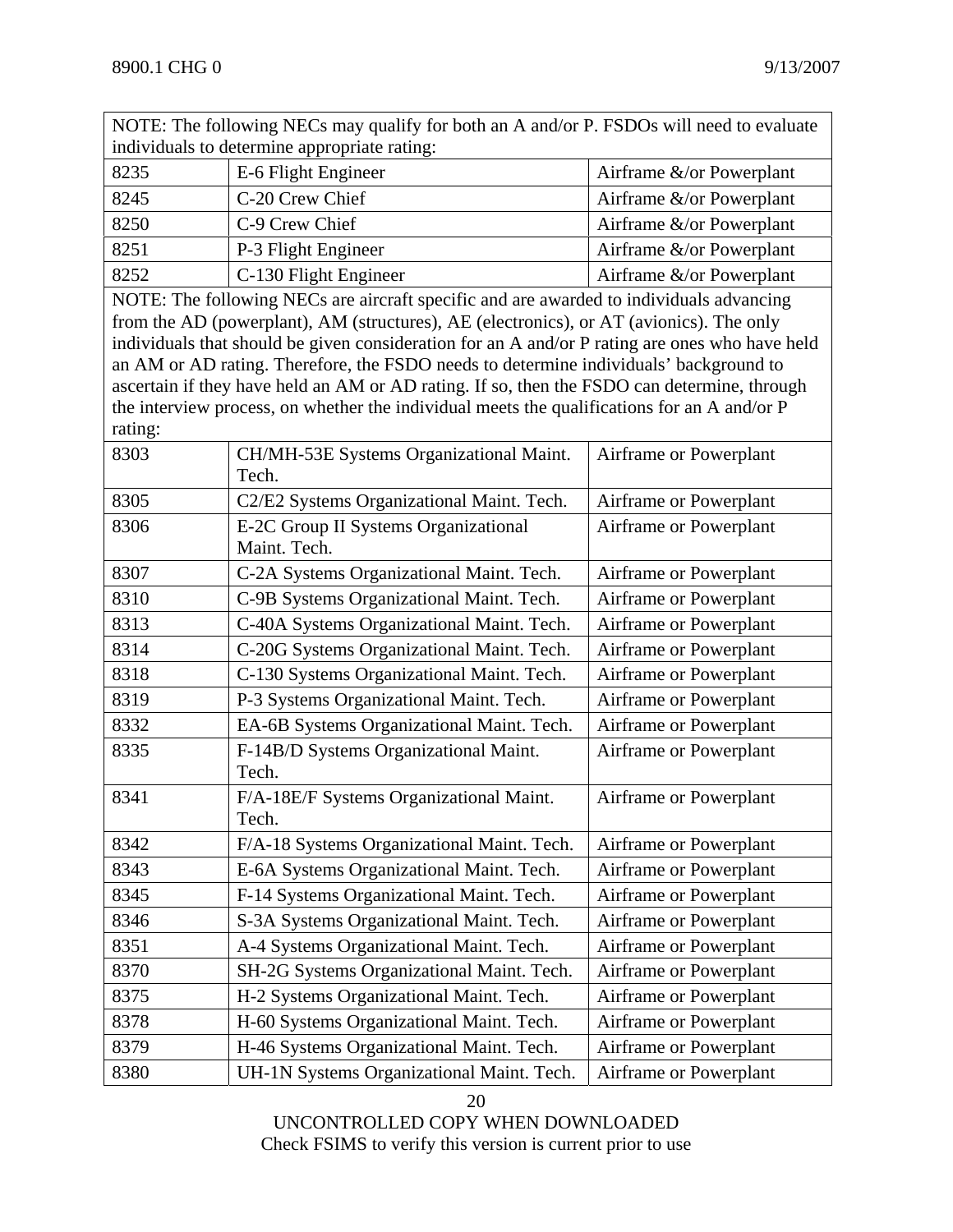| 8388 (AE | <b>SH-60R Electronic Systems Organizational</b> | Airframe               |
|----------|-------------------------------------------------|------------------------|
| Only)    | Maint. Tech.                                    |                        |
| 8389 (AE | CH-60S Electronic Systems Organizational        | Airframe               |
| Only)    | Maint. Tech.                                    |                        |
| 8392     | C-20D Systems Organizational Maint. Tech.       | Airframe or Powerplant |
| 8805     | C2/E2 Systems Organizational Maint. Tech.       | Airframe or Powerplant |
| 8806     | E-2C Group II Systems Organizational            | Airframe or Powerplant |
|          | Maint. Tech.                                    |                        |
| 8807 (AE | <b>SH-60R Electronic Systems Organizational</b> | Airframe               |
| Only)    | Maint. Tech.                                    |                        |
| 8808 (AE | <b>CH-60S</b> Electronic Systems Organizational | Airframe               |
| Only)    | Maint. Tech.                                    |                        |
| 8819     | P-3 Systems Organizational Maint. Tech.         | Airframe or Powerplant |
| 8832     | EA-6B Systems Organizational Maint. Tech.       | Airframe or Powerplant |
| 8835 (AD | F-14B/D Systems Organizational Maint.           | Powerplant             |
| Only)    | Tech.                                           |                        |
| 8841     | F/A-18E/F Systems Organizational Maint.         | Airframe or Powerplant |
|          | Tech.                                           |                        |
| 8842     | F/A-18 Systems Organizational Maint. Tech.      | Airframe or Powerplant |
| 8843     | E-6A Systems Organizational Maint. Tech.        | Airframe or Powerplant |
| 8845     | F-14 Systems Organizational Maint. Tech.        | Airframe or Powerplant |
| 8847     | S-3 Systems Organizational Maint. Tech.         | Airframe or Powerplant |
| 8877     | H-3 Systems Organizational Maint. Tech.         | Airframe or Powerplant |
| 8878     | H-60 Systems Organizational Maint. Tech.        | Airframe or Powerplant |

#### **U.S. NAVY CODES—OLD MOS CODES**

| Old              | <b>Title</b>                        | <b>Creditable</b> |
|------------------|-------------------------------------|-------------------|
| <b>MOS Codes</b> |                                     | <b>Experience</b> |
| AD               | <b>Aviation Machinist Mate</b>      | Powerplant        |
| <b>ADJ</b>       | <b>Aviation Machinist Mate</b>      | Powerplant        |
| <b>ADR</b>       | <b>Aviation Machinist Mate</b>      | Powerplant        |
| AM               | <b>Aviation Structural Mechanic</b> | Airframe          |
| AME              | <b>Aviation Structural Mechanic</b> | Airframe          |
| <b>AMH</b>       | <b>Aviation Structural Mechanic</b> | Airframe          |
| AMS              | <b>Aviation Structural Mechanic</b> | Airframe          |

#### **U.S. MARINE CORPS CODES**

| <b>Updated</b>   | <b>New</b> | <b>Title</b> | <b>Creditable</b> |
|------------------|------------|--------------|-------------------|
| <b>MOS Codes</b> | <b>MOS</b> |              | <b>Experience</b> |
|                  | Codes      |              |                   |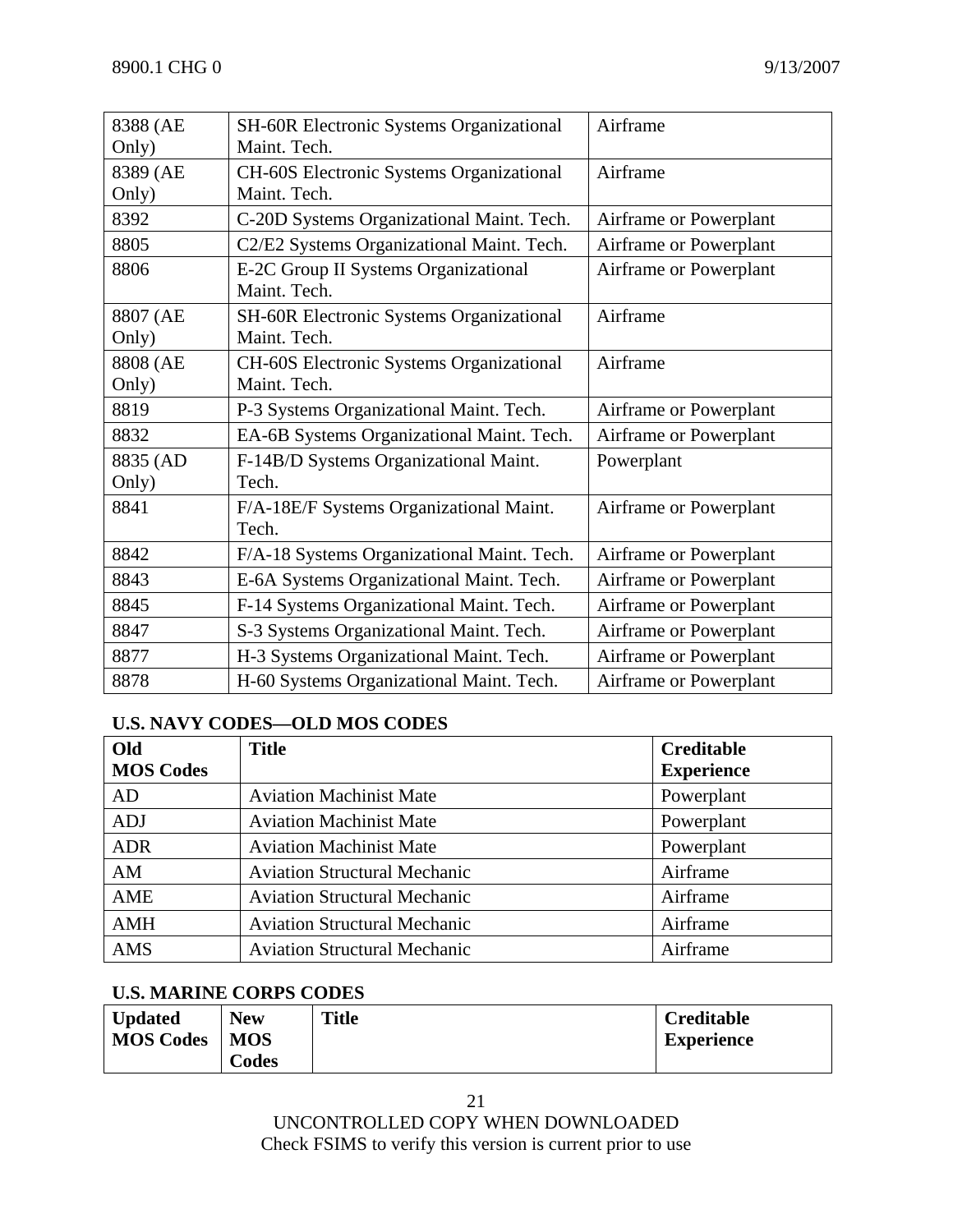| 6012 |      | Aircraft Mechanic                                   | Airframe                 |
|------|------|-----------------------------------------------------|--------------------------|
| 6013 | 6213 | <b>Aircraft Mechanic</b>                            | Airframe                 |
| 6014 |      | <b>Aircraft Mechanic</b>                            | Airframe                 |
| 6015 | 6212 | Aircraft Mechanic                                   | Airframe                 |
| 6016 | 6216 | Aircraft Mechanic                                   | Airframe                 |
| 6017 | 6217 | <b>Aircraft Mechanic</b>                            | Airframe                 |
| 6018 |      | Aircraft Mechanic                                   | Airframe                 |
| 6019 |      | <b>Aircraft Maintenance Chief</b>                   | Airframe &<br>Powerplant |
| 6022 | 6223 | Aircraft Powerplant Mechanic J-52                   | Powerplant               |
| 6024 |      | Aircraft Powerplant Mechanic T-76                   | Powerplant               |
| 6025 | 6222 | Aircraft Powerplant Mechanic Rolls Royce<br>Pegasus | Powerplant               |
| 6026 | 6226 | Aircraft Powerplant Mechanic T-56                   | Powerplant               |
| 6027 | 6227 | Aircraft Powerplant Mechanic F-404                  | Powerplant               |
| 6028 |      | Aircraft Powerplant Mechanic                        | Powerplant               |
| 6029 |      | Aircraft Powerplant Mechanic                        | Powerplant               |
| 6042 |      | <b>Aircraft Structures Mechanic</b>                 | Airframe                 |
| 6053 | 6253 | <b>Aircraft Structures Mechanic</b>                 | Airframe                 |
| 6055 | 6252 | <b>Aircraft Structures Mechanic</b>                 | Airframe                 |
| 6056 | 6256 | <b>Aircraft Structures Mechanic</b>                 | Airframe                 |
| 6057 | 6257 | <b>Aircraft Structures Mechanic</b>                 | Airframe                 |
| 6059 | 6019 | Aircraft Airframe Maintenance Chief                 | Airframe                 |
| 6092 |      | <b>Aircraft Structures Mechanic</b>                 | Airframe                 |
| 6093 |      | <b>Aircraft Structures Mechanic</b>                 | Airframe                 |
| 6094 |      | <b>Aircraft Structures Mechanic</b>                 | Airframe                 |
| 6095 |      | <b>Aircraft Structures Mechanic</b>                 | Airframe                 |
| 6096 |      | <b>Aircraft Structures Mechanic</b>                 | Airframe                 |
| 6097 |      | <b>Aircraft Structures Mechanic</b>                 | Airframe                 |
| 6098 |      | <b>Aircraft Structures Mechanic</b>                 | Airframe                 |
| 6112 |      | Helicopter Mechanic                                 | Airframe                 |
| 6113 |      | Helicopter Mechanic                                 | Airframe                 |
| 6114 |      | Helicopter Mechanic                                 | Airframe                 |
| 6119 | 6019 | Helicopter Maintenance Chief                        | Airframe &               |
|      |      |                                                     | Powerplant               |
| 6122 |      | Helicopter Powerplant Mechanic T-58                 | Powerplant               |
| 6123 |      | Helicopter Powerplant Mechanic T-58                 | Powerplant               |
| 6125 |      | Helicopter Powerplant Mechanic                      | Powerplant               |
| 6142 |      | Helicopter Structures Mechanic                      | Airframe                 |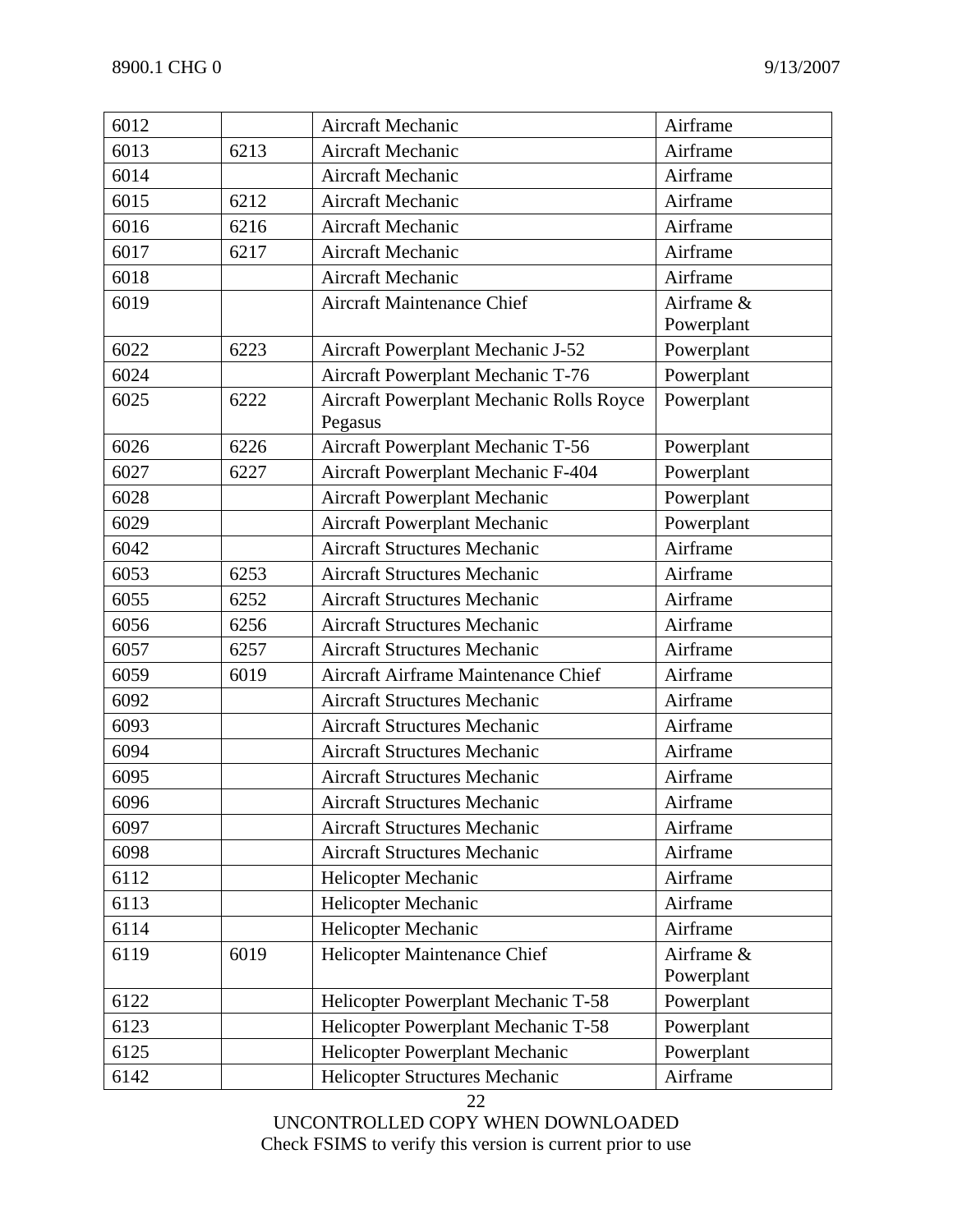| 6143  |      | Helicopter Structures Mechanic                      | Airframe                 |
|-------|------|-----------------------------------------------------|--------------------------|
| 6144  |      | Helicopter Structures Mechanic                      | Airframe                 |
| 6152A |      | <b>Aircraft Structures Mechanic</b>                 | Airframe                 |
| 6153A |      | <b>Aircraft Structures Mechanic</b>                 | Airframe                 |
| 6154A |      | <b>Aircraft Structures Mechanic</b>                 | Airframe                 |
| 6155A | 6156 | <b>Aircraft Structures Mechanic</b>                 | Airframe                 |
| 6172  |      | Helicopter Crew Chief CH-46                         | Airframe &<br>Powerplant |
| 6173  |      | Helicopter Crew Chief CH-53                         | Airframe &<br>Powerplant |
| 6174  |      | Helicopter Crew Chief H-1/AH-1                      | Airframe &<br>Powerplant |
| 6175  |      | Tilt Rotor Crew Chief V-22                          | Airframe &<br>Powerplant |
| 6116  |      | <b>Tilt Rotor Mechanic</b>                          | Airframe                 |
| 6124  |      | Helicopter Powerplant Mech T-400/T-700              | Powerplant               |
| 6178  |      | Presidential Helicopter Crew Chief<br><b>VH-60N</b> | Airframe &<br>Powerplant |
| 6179  |      | Presidential Helicopter Crew Chief VH-3D            | Airframe &<br>Powerplant |

#### **Figure 5-136, FAA Certification Performance of Job Tasks**

Applicant Last Name\_\_\_\_\_\_\_\_\_\_\_\_\_\_\_First Name:\_\_\_\_\_\_\_\_\_\_\_MI:\_\_Last Four SSN:\_\_\_\_\_\_\_

1. Military Job Classification:

2. Military Job Classification Description:

### EXAMPLE

3. This CG-G-EAE-2 Form is not complete and cannot be presented to the FAA Flight Standards District Office (FSDO) to gain authorization for testing under 14 CFR part 65, section (§) 65.77 without the official CG-G-EAE-4 Form, Certificate of Eligibility, signed and issued by the FAA-Approved Signature Authority from the technician's branch of service, and carrying the authentic raised embossed seal from the issuing organization.

3.1. FAA-Approved Signature Authority for the CG-G-EAE-4 Form, Certificate of Eligibility:

US Army: US Army Aviation Logistics School (USAALS)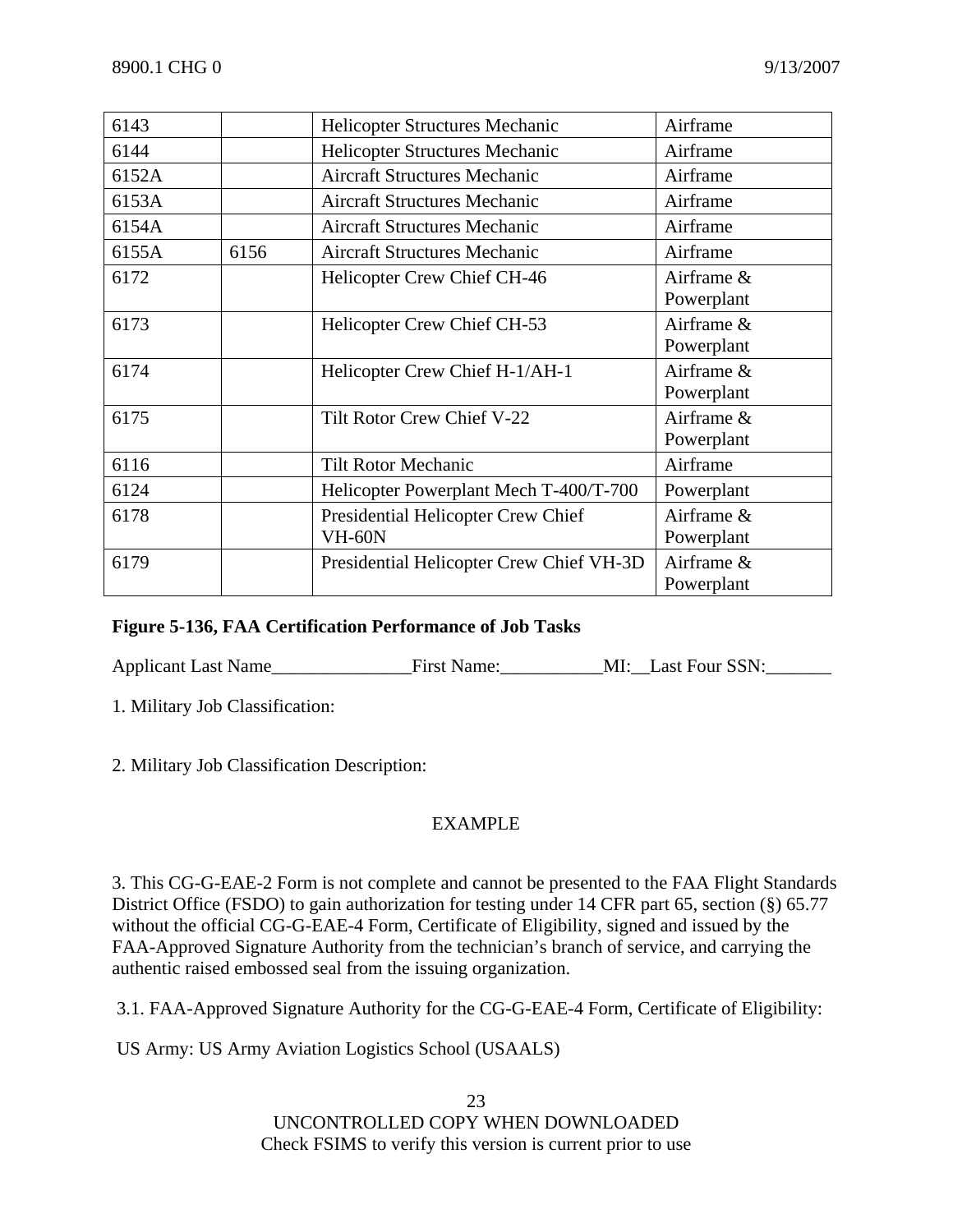US Air Force: Community College of the Air Force (CCAF)

US Navy: United Services Military Apprenticeship Program (USMAP)

US Marine Corps: United Services Military Apprenticeship Program (USMAP)

US Coast Guard: United Services Military Apprenticeship Program (USMAP)

4. The Unit-Level Approving Official's signature on the CG-G-EAE-2 form verifies \_\_\_\_\_\_\_\_\_\_\_\_\_\_\_\_\_\_ has successfully satisfied the established FAA requirements of practical aircraft maintenance experience for the FAA Mechanic Certificate with (Circle one) Airframe/Powerplant/Airframe and Powerplant ratings per § 65.77, including months of combined practical experience while performing the duties within the career field of aviation maintenance.

4.1. Unit-Level Approving Official:

US Army: Aircraft Maintenance Officer

US Air Force: Aircraft Maintenance Officer

US Navy: Maintenance Officer

US Marine Corps: Maintenance Officer

US Coast Guard: Engineering Officer

Unit-Level Approving Official Signature

Print Name\_\_\_\_\_\_\_\_\_\_\_\_\_\_\_\_\_\_\_\_\_\_\_\_\_\_\_

Unit

Date\_\_\_\_\_\_\_\_\_\_\_\_\_\_\_\_\_\_\_

CG-G-EAE-2 Form (12/05) Page 1 of 1